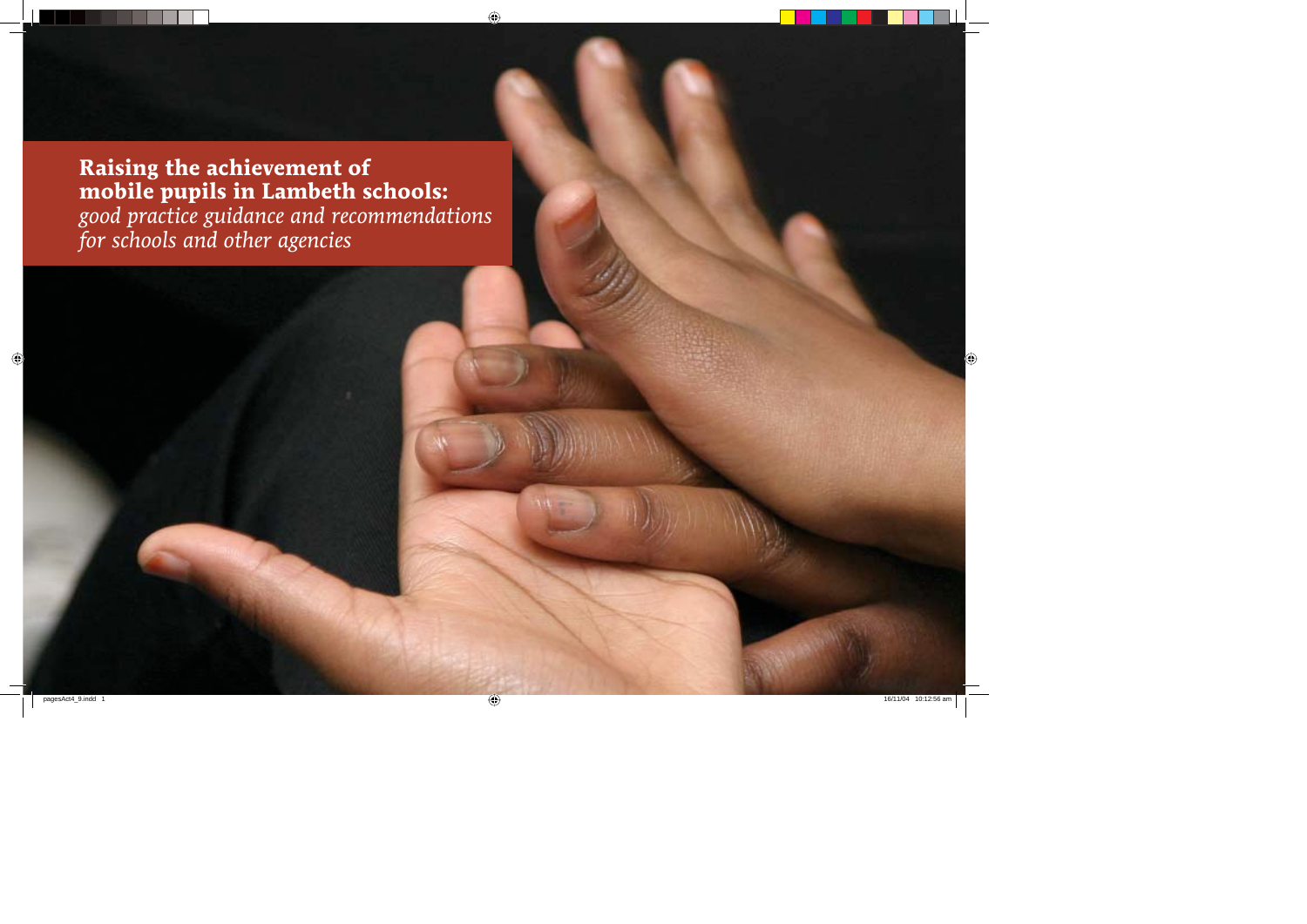#### **Foreword**

Phyllis Dunipace, Executive Director of Education London Borough of Lambeth

 $\bigoplus$ 

I am pleased to introduce this research on pupil mobility in the London borough of Lambeth. Supported by the LEA, schools have worked hard to raise the achievement of pupils and address the effects of inequality and social exclusion. This research focuses on the causes and impact of pupil mobility.

Lambeth schools have diverse populations culturally, socially and linguistically. Whilst rewarding and exciting, this presents schools with daily challenges, not least of which is the high percentage of pupil mobility.

Findings from our research indicate an average mobility rate of 24% at KS2, and 21% for the GCSE cohort. These average mobility figures conceal a wide variation between schools. For example, among primary schools the mobility rate at KS2 is as high as 40% and as low as 3%. The corresponding high and low figures for secondary schools are 56% and 2% respectively. Both primary and secondary schools in Lambeth experience particularly high levels of mobility.

Pupil mobility in schools also has implications for many important policy areas such as school funding, tackling underachievement, target-setting and league tables. It is now beginning to be recognised as an important policy issue at a national level.

Until this research in Lambeth there was little research into the relationship between mobility factors and achievement in schools although evidence suggested that in Lambeth pupils who have had many terms in the same school tend to achieve better results than those who change school frequently.

Following Lambeth's success with the Raising achievement of Caribbean pupils research (2003), we recognise the need to identify the features of successful schools in raising the attainment of mobile pupils. This will increase our understanding of the way schools can enhance pupils' academic attainment at a local level.

Within this context the DfES funded Lambeth LEA to carry out research into the reasons for pupils joining and leaving schools at non-routine times and the implications for school management and raising achievement.

The research was carried out jointly by a team of university researchers, former HMIs, LEA officers and school staff. Special thanks to the Lambeth schools which took part.

In this research, the team identified reasons for mobility in the borough; relationships between educational performance and pupil achievement and successful strategies at school level and between agencies at Council level that minimise the impact of mobility on achievement. A case for further funding is put forward to meet the resource needs of schools dealing with high levels of mobility.

Guidance is also given for schools, LEAs and various agencies on working together to best provide for the needs of mobile families.

Phyles Duson

◈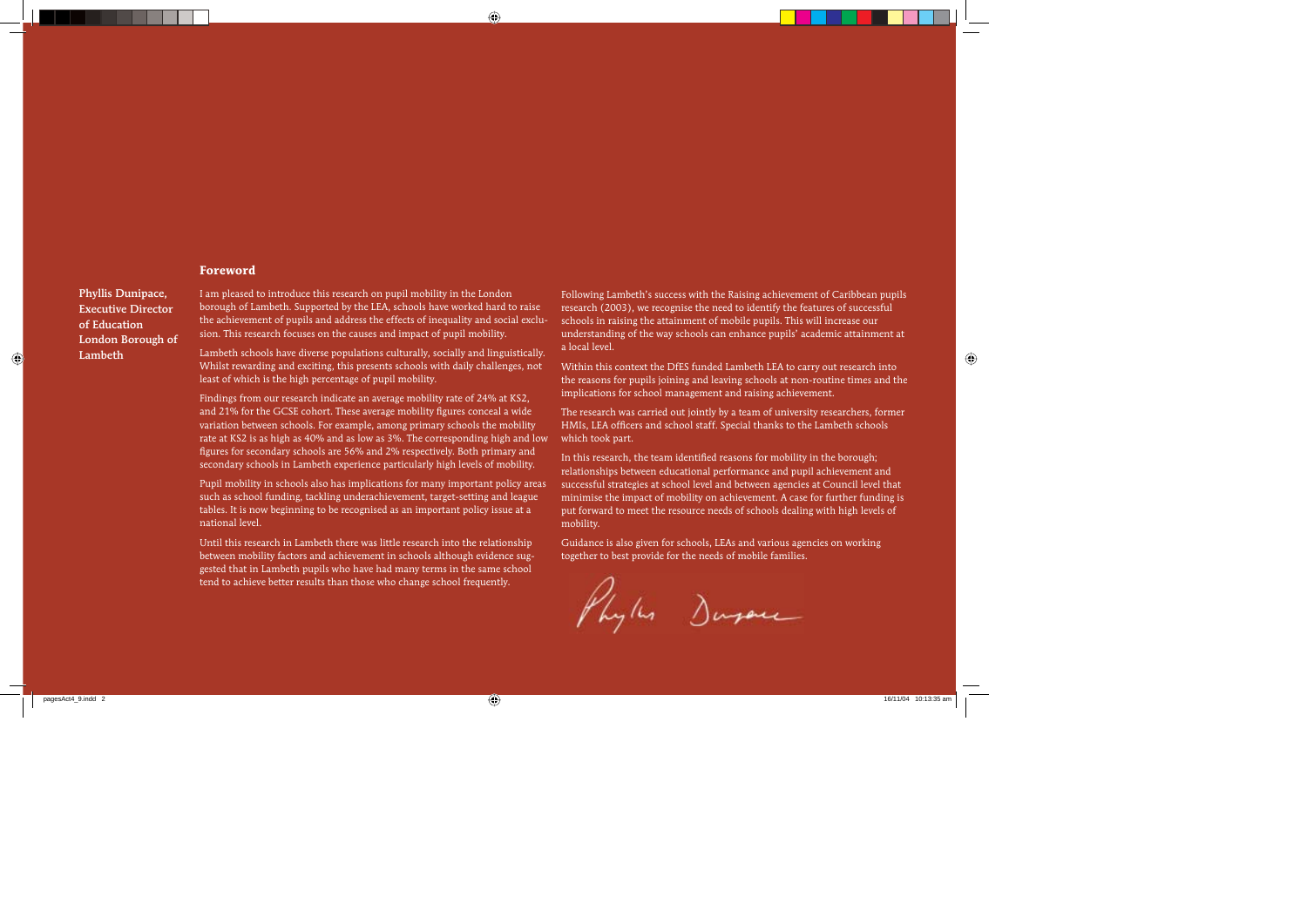#### ACKNOWLEDGEMENTS

This report was prepared by Viv Edwards on the basis of information supplied by the authors of *Pupil mobility in Lambeth schools: implications for raising achievement and school management* (Lambeth LEA, 2004): Feyisa Demie, Janet Dobson, Kirstin Lewis, Eileen McAndrew, Chris Power, Steve Strand, Anne Taplin and Amy Thompson.

Thanks are also due to Eileen Mulcahy (Lambeth Housing), and Andrew Zachariades (Social Services) and all the Lambeth schools which participated in the study.

© Lambeth LEA 2004ISBN 0 9545519 2 3Designed and produced by Text Matterswww.textmatters.com

⊕

**Raising the achievement of mobile pupils in Lambeth schools:** *good practice guidance and recommendations for schools and other agencies*

#### What is pupil mobility? 4

The Lambeth study *4* Activity 1: Pupil mobility and educational achievement in Lambeth schools *4* Activity 2: The nature and causes of pupil mobility in Lambeth schools *5* Activity 3: Strategies schools use to minimise the effects of mobility on achievement *6*Administrative issues for schools 7Dealing with enquiries *7* Follow-up tasks *7* Record keeping *8* Pastoral issues for schools 10Induction *10*Establishing good relations *11* The school in the wider community *13* Teaching and learning issues 14 Establishing routines *14* Assessment *15*Planning, target setting and monitoring *15* Exploiting human resources *16* Recommendations 17The DfES *17*The local authority *18* Schools *18* Good practice 19 A suggested welcome and induction policy 24 References 25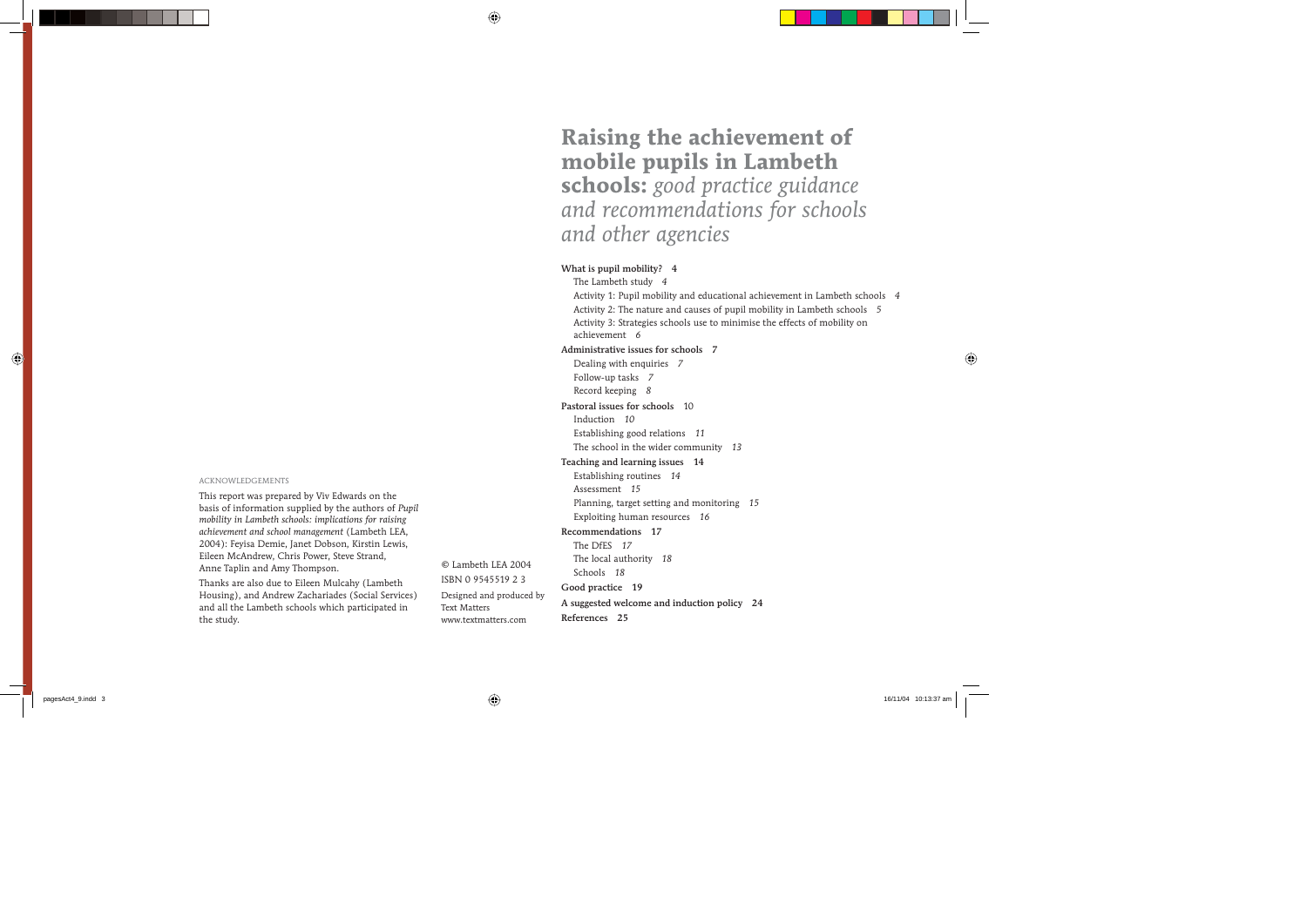

Mobile pupils are children who join or leave a school at a point other than at the age they would normally start or finish their education at that school, regardless of a home move.

Articles in teacher publications such as the *Times Educational Supplement* highlight growing concern over possible links between pupil mobility and attainment. Attention has focused on the adverse effect that mobile pupils may have on league tables, formula funding, school target setting, the interpretation of benchmarking data and 'value added' analyses of pupil progress.

Several recent studies have helped to raise awareness (see, Dobson and Henthorne, 1999; Dobson et al, 2000; Demie, 2002; Strand, 2002). They demonstrate that pupil mobility is a common experience in most schools and has a significant impact on school resources. They also make it clear that the causes of mobility are wide and varied. In some instances, mobility results directly from parental occupation or lifestyle (e.g. armed forces families, fairground employees, travellers). In other instances, mobility is associated with more specific events such as the job promotion or relocation of parents, family break-up, exclusion from school, and refugee or asylum seeker status.

There is also growing official recognition of the challenge that mobility poses for schools and Local Education Authorities (LEAs). For instance, Her Majesty's Chief Inspector reported that high pupil mobility was one of the greatest problems, if not the greatest problem, that any school can face, HCEEC, 1999.

In recognition of the challenges associated with mobility, the Office for Standards in Education (Ofsted) (1999) now collects data on the number of mobile pupils, and asks inspectors to 'consider whether high pupil mobility affects the picture of

the school's performance' and 'whether pupils' education has been disrupted by frequent changes of school'.

#### **The Lambeth study**

It is within this context that the Department for Education and Science (DfES) funded Lambeth LEA to carry out research into the reasons for pupils joining and leaving schools at non-routine times and the implications for school management and raising achievement. The project consists of three complementary activities, summarised below.

## **Activity 1: Pupil mobility and educational achievement in Lambeth schools**

This research activity looks at the relationship between pupil mobility and educational progress by analysing national test and examination data in Lambeth LEA. Several studies of English schools and LEAs appear to implicate mobility in low attainment (see, for instance, Dobson & Henthorne, 1999; Alston, 2000; Demie, 2002). However, because it occurs alongside other factors, such as disrupted family life, it is difficult to isolate the effect of pupil mobility on attainment.

The first element of the Lambeth project examined the relationship between pupil mobility and educational achievement in end of key stage tests and GCSE/GNVQ public examinations at age 16, for all pupils from Lambeth LEA schools. The average performance of mobile pupils was significantly below that of the stable pupils. At KS2, about 78 per cent of pupils who had experienced stable schooling throughout KS2 achieved level 4 or above, compared with 52 per cent of mobile pupils. A similar pattern of performance was observed for GCSE. Here too, the results confirmed that on average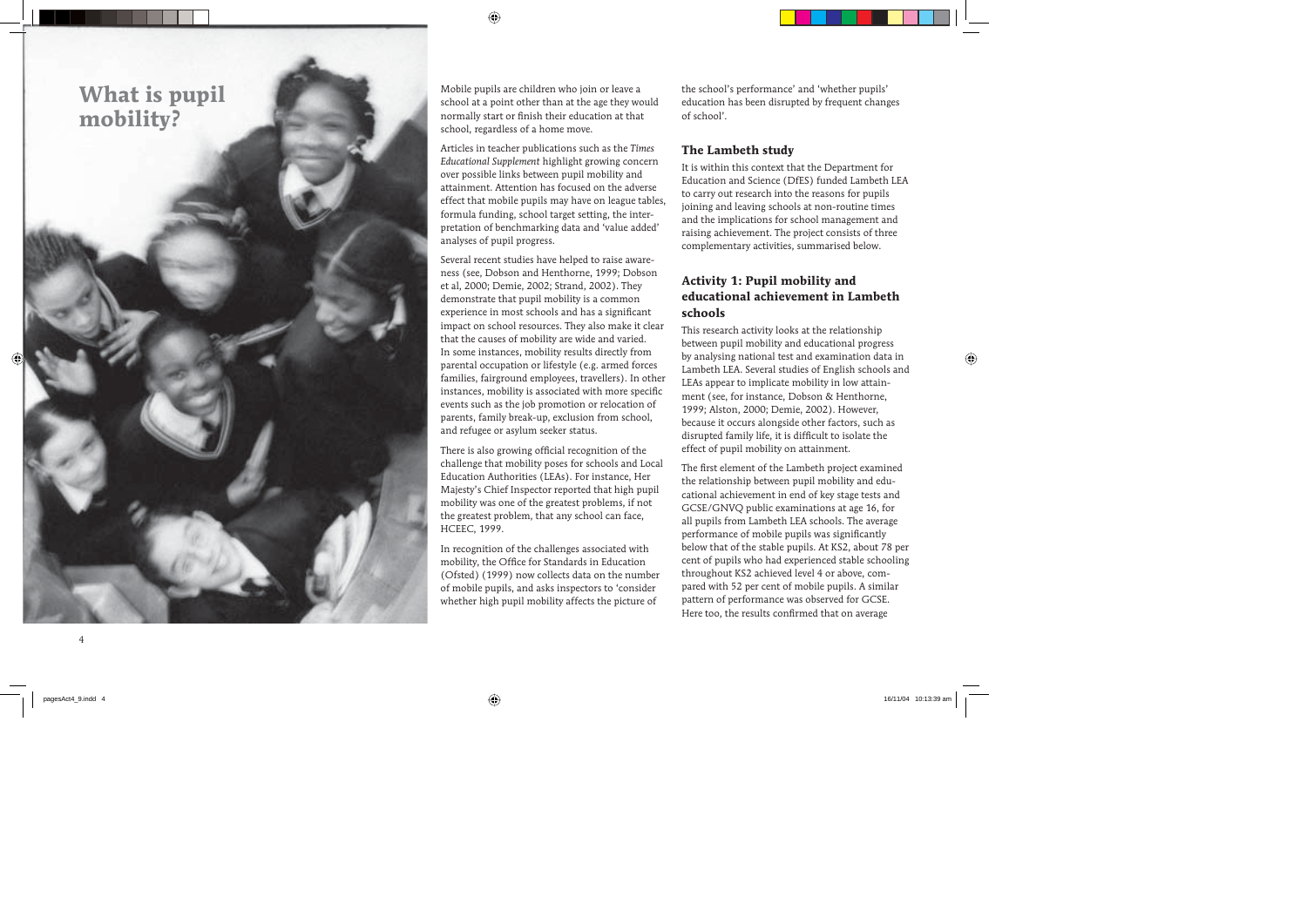about 44 per cent of stable GCSE pupils achieved 5+ A\*-C compared with 22 per cent of mobile pupils.

However, this first level of analysis did not systematically evaluate the relative influence of factors such as fluency in English, free school meals and gender, stage of special educational need (SEN), ethnic group and stage of fluency in English, on pupils' educational attainment and progress. In a second level of analysis, multivariate regression techniques were used to assess the relative effects of background pupil variables. Although the negative association between pupil mobility and attainment was substantially reduced, it remained statistically significant at all key stages.

The study looked also at pupil progress over time. While there is no evidence that changing school adversely affects pupil progress during primary school, a different picture emerges for secondary schools. At KS3, mobile pupils made around 8 months less progress than their 'stable' peers and at KS4 they achieved around half a grade lower in each of their GCSE examinations, after controlling for pupil background and prior attainment. One possible explanation is that mobile secondary pupils may have more severe problems, e.g. a higher proportion may have been excluded, taken into care or be the victims of bullying. Older pupils may also have greater problems in adjusting to school routines and to curriculum and examination pathways.

It would seem then underperformance is not related to changing schools *per se* but rather to a broad range of social and cultural factors associated with mobility. However, high levels of mobility – whatever the cause – make it difficult to meet children's needs in a sustained and consistent way.

## **Activity 2: The nature and causes of pupil mobility in Lambeth schools**

The LEA has previously carried out extensive analysis of the effects of mobility on performance (see Demie, 2002) but there has been little research to improve our understanding of how and why pupils move around the education system and how this affects school provision in the authority. Activity 2 addressed this issue in two main ways. The first was through a survey of the views of Lambeth headteachers on the nature and causes of pupil mobility in Lambeth schools, and on the implications of high mobility for the target-setting process and strategies to raise achievement. The second involved an analysis of statistical and documentary information about the scale, pattern and dynamics of mobility in Lambeth, together with interviews with headteachers and staff at five high mobility schools and with local authority staff in Education, Housing and Social Services who provided further insights into different aspects of mobility.

Activity 2 demonstrated that mobility in Lambeth is far greater than in England as a whole. In the primary phase, over half of the 59 primary schools are in the top quarter of schools nationally in respect of their mobility rates. 1,340 children joined Years 2 to 6 during 2002/03, while 1,400 left before the normal leaving age. Half of the late admissions joined just 12 schools. Overall, mobility diminished in the older age groups, though individual schools experienced high levels of movement in Years 5 and 6. Some 83 per cent of children 'on the move' joined community schools, some of which had very high mobility rates. Mobility rates in Church of England schools spread across the range from high to low, while Catholic schools were all in the lower half of the range.



At the secondary phase, half of Lambeth's 10 schools are in the top quarter of schools nationally for mobility rates. 362 pupils joined Years 8 to 11 during 2002/03, while 325 left before the normal leaving age. Half of the late admissions joined just two schools. Year 9 had the most movement and Year 11 the least, but the pattern varied markedly from school to school. The two admitting the largest number of pupils were community schools, though two others in the top half of the mobility range were church schools.

Ofsted (2003) identifies one type of pupil mobility with areas of new, owner-occupied housing where families move as parents change jobs. While a change of school inevitably involves upheaval, the majority of children in this situation are likely to

- be fluent in English
- be easily integrated into existing classes in terms of their achievement levels
- have transferred (without a hiatus) from another school teaching the national curriculum

Details of each activity can be found in the full report, *Pupil mobility in Lambeth schools: implications for raising achievement and school management*, Lambeth Education, 2004

⊕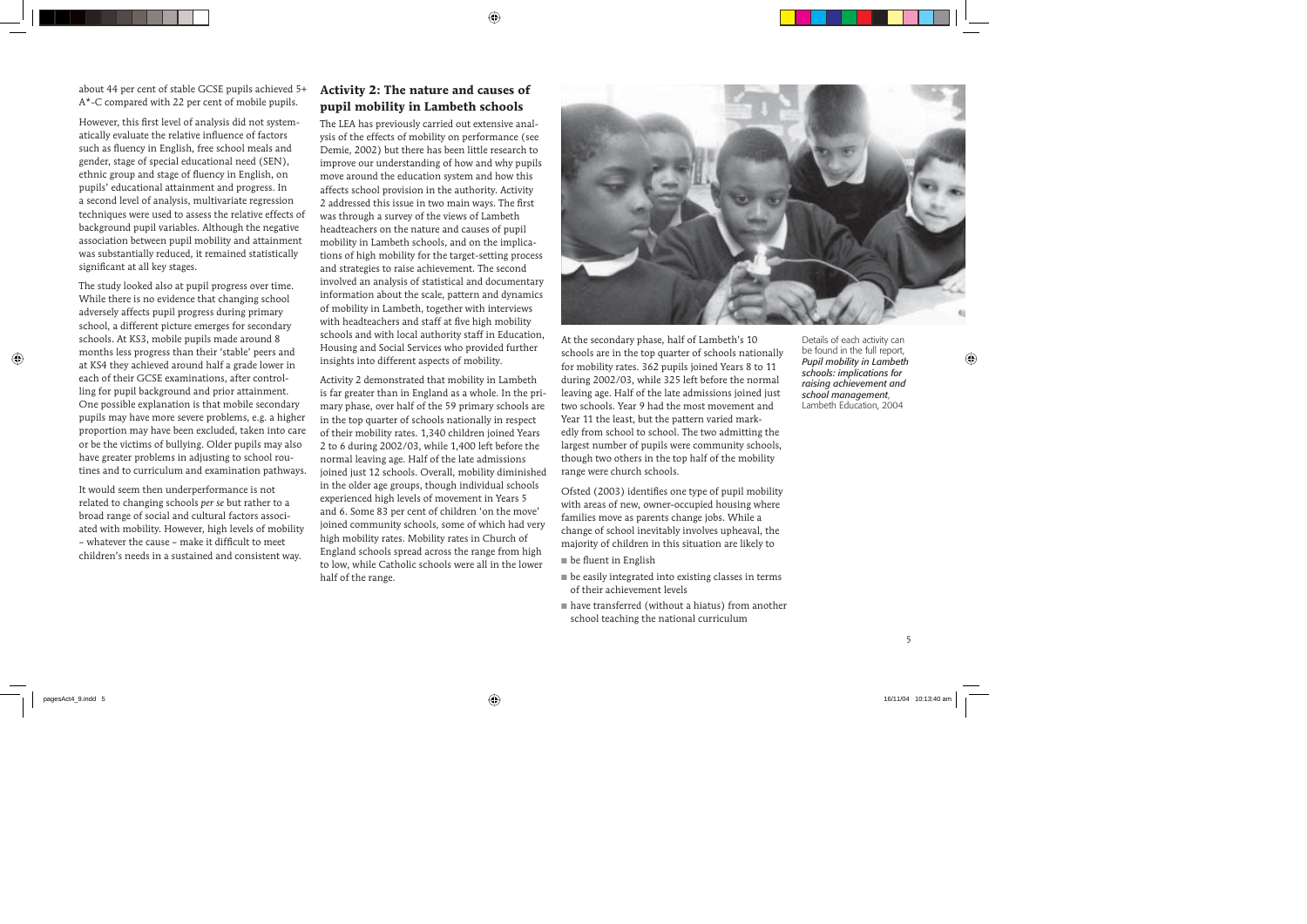

*The school that accepted my daughter in Year 6 didn't have any places for my two younger children. It was very stressful having three primary age children at two different schools. It was just as hard fi nding a secondary place.*  First I couldn't find the

*addresses of the schools I needed. Then some of the schools put me off by saying I had to attend Open Days before I could apply. They wouldn't give details of how to make an application over the phone.* PARENT

- have the support of parents who know and have succeeded in the UK education system and
- have quiet space in the home for homework, recreation and rest.

The situation for mobile children in inner London could not be more different. The migration of families from other countries, usually as labour migrants and asylum seekers, is an important factor in non-routine admissions to Lambeth schools. Many children from this group also make return journeys overseas (temporary and permanent). Movement of homeless families into and out of temporary accommodation and ultimately into permanent homes, as well as other council allocations, transfers and assisted movement out of London, has an important impact on mobility. Domestic circumstances also play a role:

- frequent movement by mothers and children in and out of women's refuges
- outward migration of families in or into the private housing sector for diverse reasons, including concerns about secondary schooling
- arrival of unaccompanied children from overseas to live with relatives or other adults
- movement of children between parents or other adults within the UK
- exclusions
- parents transferring children to other schools
- arrival and departure of Travellers.

Many of these children are in the early stages of learning English, have experienced a disrupted education and have stressful home circumstances.

High levels of inward and outward mobility have a significant impact on school planning and organization, attendance and overall performance. Schools are tackling these issues in a number of ways, such as staff training; parental involvement; the analysis and tracking of pupil performance to

inform policy; and new forms of class or pupil organization. However, the extent to which these strategies and other initiatives have successfully addressed the issues has not been systematically documented. It is clear that the LEA and schools are concerned about mobility and performance and that there is a need to develop some of these strategies and disseminate good practice to all schools.

## **Activity 3: Strategies schools use to minimise the effects of mobility on achievement**

The aim of this research activity was to provide an even deeper understanding of what is taking place in schools with high levels of mobility by identifying strategies that minimize the effects of mobility on achievement. In studies of six primary and two secondary schools, pupils and parents as well as the senior management team, class, subject and EMA (Ethnic Minority Achievement) teachers and teaching assistants (TAs) were consulted for their views on the main challenges. As only two secondary schools were involved in this part of the research, the discussions and findings will pertain mainly to primary schools. The findings of Activity 3 can be grouped under three main headings – administration, pastoral issues, and teaching and learning issues – which will form the focus for the rest of this publication. These findings, supplemented by the insights of Activities 1 and 2, will be used to

- briefly outline the main issues for schools
- highlight examples of good practice identified in Lambeth schools, see pp.19–23.
- present some mini-case studies which illustrate good practice
- raise key issues for consideration by schools, the LEA and the DfES.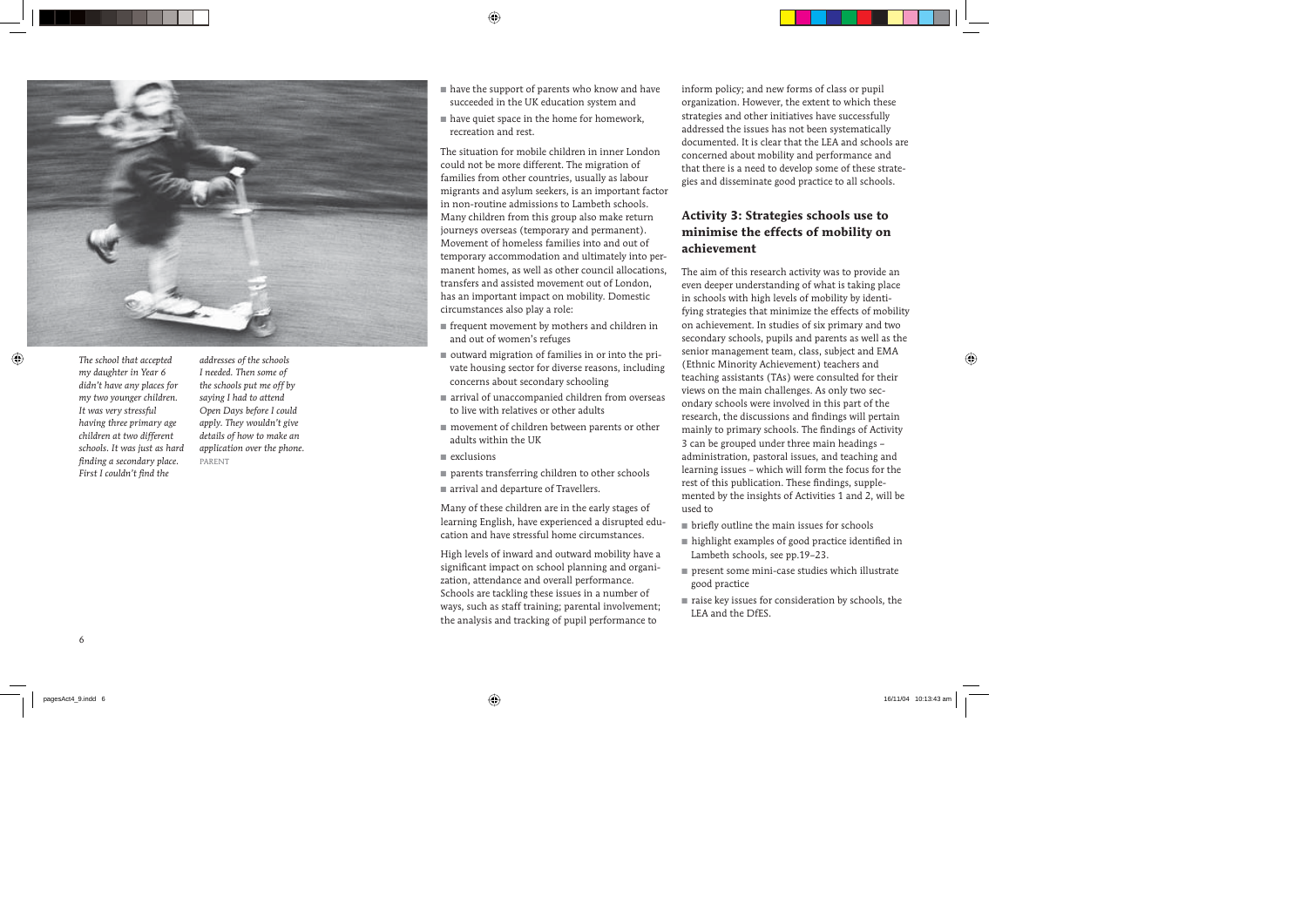## **Administrative issues for schools**

It is important not to underestimate the impact of the additional work created by mobility for all members of the school community, including office staff. The time consuming nature of the enrolment of new pupils has received comment at both national level (Ofsted 2002) and also, more locally, in Lambeth (Demie 2002; Strand 2002).

The main areas of pupil mobility of concern to administrative staff are the fielding of parental enquiries, follow-up tasks and record keeping.

### **Dealing with enquiries**

School administrators spend a great deal of time fielding enquiries from parents seeking places for their children in areas of high mobility. This requires a great deal of attention to detail by administrators working hard to meet the needs of parents who are often frustrated at the time it takes to find school places.

When parents approach the school, administrative staff fulfil a number of key functions which, in most cases, substitute for the work of the LEA admissions office. If there are no places, the school acts as a mini clearinghouse duplicating maps of nearby schools, providing lists of schools and ensuring that parents have the best information available to help them find a place. Children are placed on a waiting list and advice is given on alternative schools. In Catholic schools, members of the office staff are responsible for explaining additional entry requirements. Catholic enquirers are required to provide a priest's reference as well as the standard information; non-catholic enquirers are directed to the LEA admissions department or to other local schools.

In primary schools, places are usually allocated using distance of home from the school as the main criterion. This practice sometimes poses problems for families who have been on the waiting list for longer but who live further from the school than more recent applicants. Places are not, of course,



**WELCOME TO FERNDALE PRIMARY SCHOOL** 

Please come to fill in the Ferndale Primary School admissions on

Afterwards, we will show you around the school. You can read the school Welcome book, borrow the school Welcome video and find out about school rules and procedures.

YOU NEED TO BRING

. Your child's birth certificate/passport . Name/address/telephone number of your child's doctor • Transfer note if transferring from another Hackney school . Name/address/telephone number of your previous school . Medical/dietary information . Details of who to contact in an emergency

The telephone number of Ferndale Primary School is.......

evenly distributed across the age range. As a result, it may not be possible to accept all the children from a family and it is not unusual for siblings to attend different schools, adding greatly to family stress levels. The administrative staff thus have to deal with the frustration and distress of those families for whom they have no places, of families with

Good practice: Appointment cards in key languages can help prospective families, see p.19

concerns about the equity of the policy on waiting lists; and of families where only some children can be accommodated.

In the absence of a centralised admissions system or procedure to check on waiting lists, it is difficult to establish how many pupils are without school places, how long they have waited and, in cases where parents have neglected to remove their names from waiting lists, where they have found places. The lack of accurate up-to-date information on waiting lists has implications for the length of time that pupils spend out of school; it also has implications for tracking procedures related to child protection issues.

**Good practice** ã **p.<sup>19</sup>**

#### **Follow-up tasks**

When pupils are offered places, members of the administrative staff are involved in a wide range of follow-up tasks. They collect supporting information, including the pupil's birth certificate and the passport or birth certificate of the parent; proof of address; and documents relating to immigration, such as solicitors' letters, and communications from the Home Office concerning the status of individuals as asylum seekers or refugees. Staff need, of course, to be aware of ongoing changes in the regulations affecting asylum seekers. They also establish free school meal entitlement, make arrangements for induction meetings, collect emergency contact forms, home-school agreements, and classroom codes of conduct signed by parents and pupils. In some schools, office staff check that someone is available to translate letters sent home,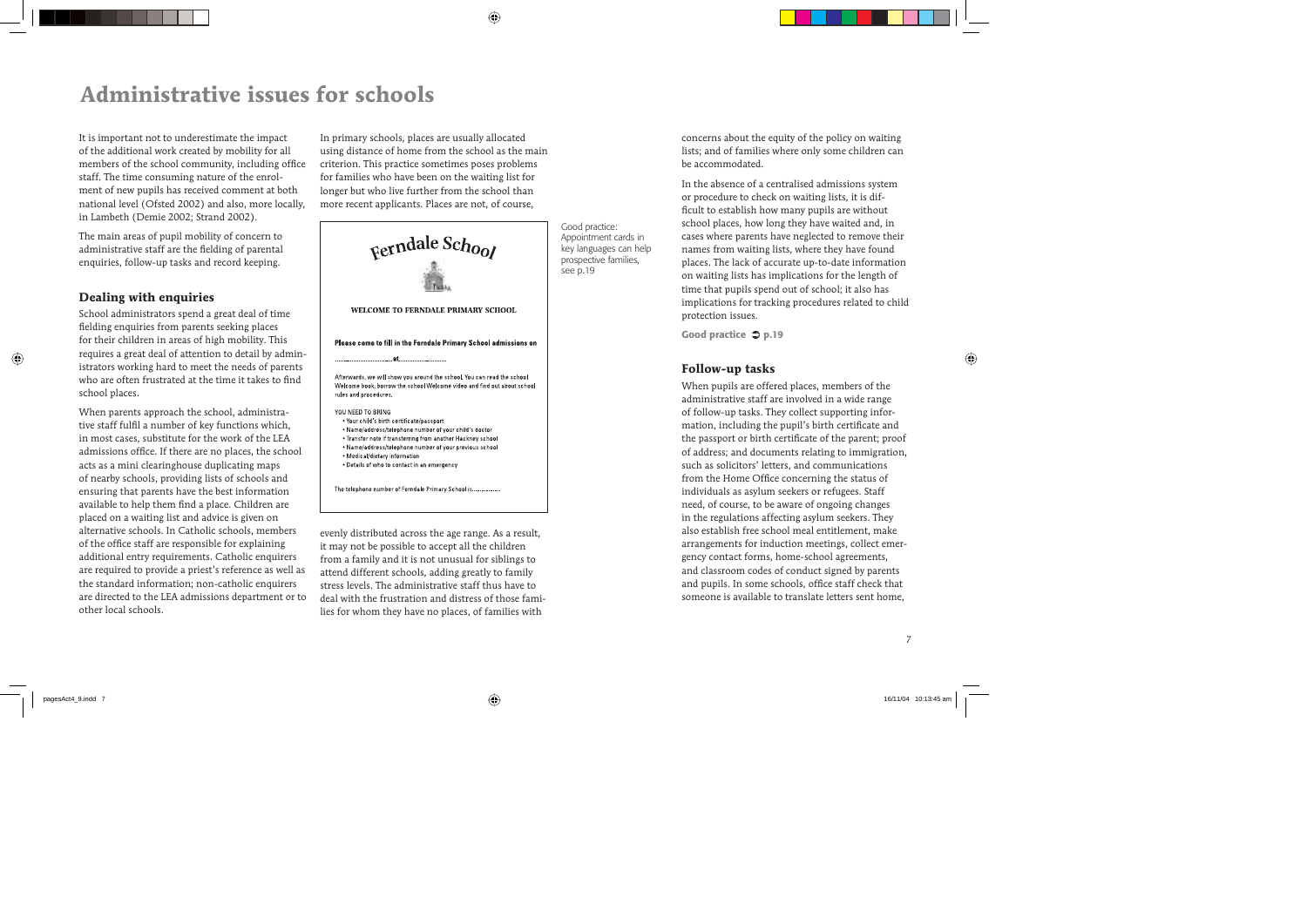

*It is really important to have information on family relationships so that we know who the child's legal carer is. We also need to know about children's home languages, ethnic status, and medical and dietary information.* PRIMARY SCHOOL ADMINISTRATOR

with the support of the central translations service. Sometimes administrative staff take new children to their classroom to meet the teacher and new class on their first morning.

#### **Record keeping**

A large proportion of pupils arriving from abroad bring no records of their previous educational experiences. When pupils move within the UK, however, the Education (Pupil Information) (England) Regulations 2000 require school records to be transferred, using a common transfer form (CTF), or electronic equivalent, no later than fifteen school days after the day on which the pupil ceases to be registered at the old school. The transfer process gives rise to problems on a regular basis, adding to the workload of schools affected by high levels of mobility.

The first problem concerns the nature of the information recorded on the CTF. Schools want to be able to record matters of particular importance for mobile pupils and therefore use their own forms, which offer a more detailed profile of the child's educational history. Many teachers are dissatisfied too with the focus of the CTF on coverage of the curriculum rather than on areas of pupil competence or weakness.

The variable speed of the transfer of records is another problem. In many cases, records are sent and received within the required time scale; in some cases, however, there are unacceptable delays. This is particularly important where records include examination coursework, as at KS4 for GCSE. Although not specifically a mobility issue, the move from primary to secondary poses difficulties: records are sometimes transferred to secondary schools before primary pupils have confirmation of a place or accept an offer, creating a great deal of additional work for school administrators.

*At the moment we have 108 temporary UPNs. A large proportion of these are for children transferring from primary school. We are spending an hour a day trying to find the original permanent UPNs for the annual pupil survey.* SECONDARY SCHOOL ADMINISTRATOR

*We just don't trust the electronic transfer of records. We're not happy with the quality of the information and we're very nervous about the impact of downloaded information on existing records.* PRIMARY SCHOOL ADMINISTRATOR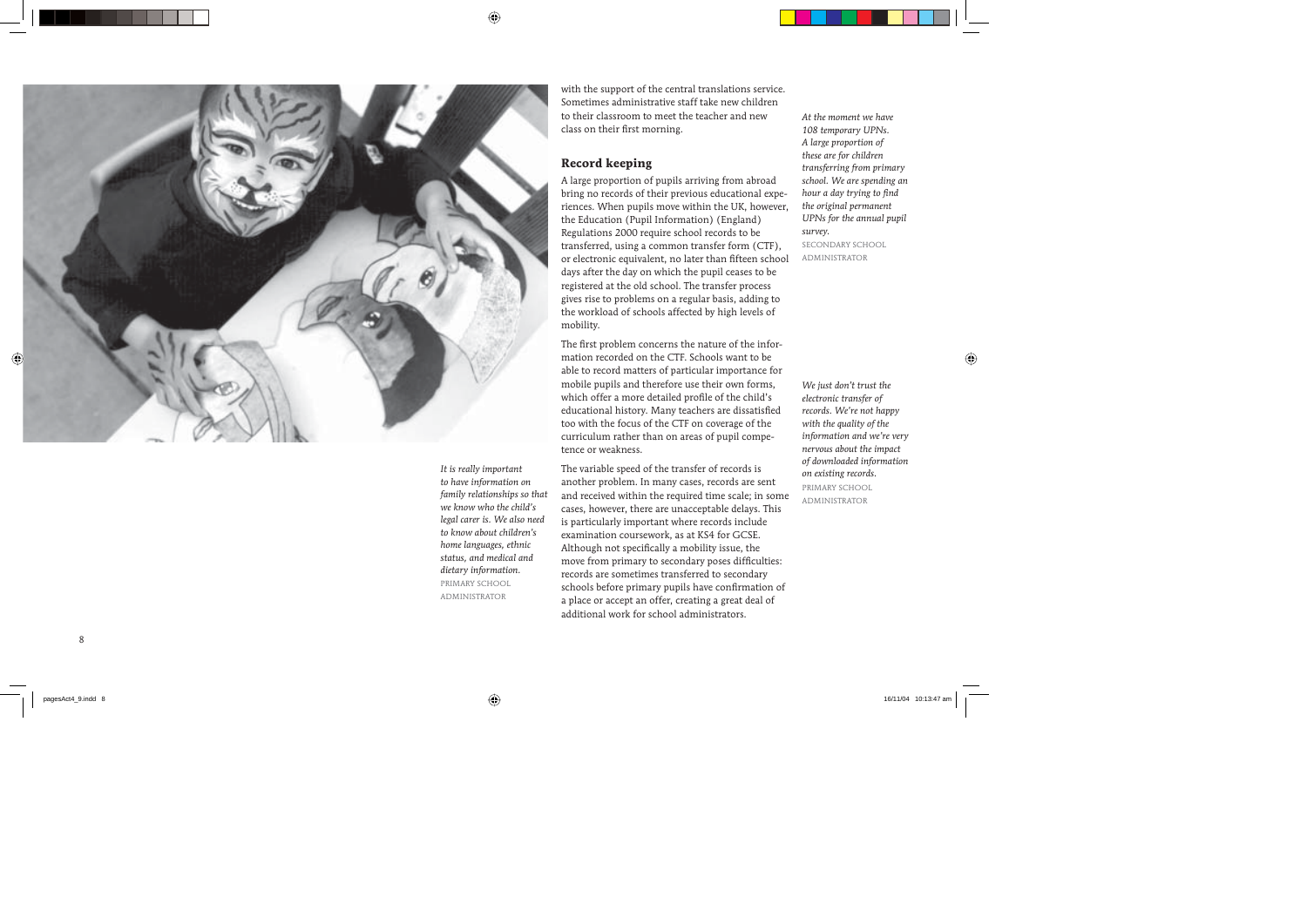There are concerns, too, about outward mobility. Receiving schools are sometimes slow in requesting records for pupils who join at non-routine times and there is a lack of clarity as to how long pupils should remain on roll when no request for records has been received. This issue is of some importance, since attendance figures are affected when children remain on roll. There is also confusion about the logging of outward mobility since there is no agreed date for recording this information.

The failure to transfer records has various unfortunate consequences. The receiving school may need to undertake its own assessments. There are implications for child protection. There is also a real danger that the school will issue a new unique pupil number (UPN), since there is no way of knowing whether one has already been allocated.

#### Electronic records

⊕

The demands made on schools in the area of electronic record keeping are increasing. For instance, in addition to the growing expectations that pupil records should be transferred electronically, it is now a statutory requirement to provide data from the pupil level annual school census (PLASC) in electronic form.

Most administrators in the case study schools had good IT skills and handled routine aspects of electronic record keeping very efficiently. However, some lacked the training to undertake more advanced tasks. They may not, for instance, be able to add new fields to databases, or manipulate data to answer all their questions.

As a result, they often take what they feel to be a safer option: they collect only the data requested by the LEA and record additional information manually.

Reasons offered for this reluctance included fear that electronic transfer would overwrite information that the school might have obtained from<br>a new entrant and dissatisfaction that the data<br>received was not in an easily readable form. A<br>number of administrators also raised the issue of<br>the incompatibility of systems.

Some of the problems identified by administrators<br>are real; others can be attributed to gaps in user<br>knowledge. Irrespective of the underlying reason,<br>the consequences are far-reaching, both in terms of<br>staff time and in t

For the LEA<br>
Take a coordinating role in admissions. By serving as a central collection<br>
point for information, it could offer an accurate picture, which would help the<br>
Education Welfare Service to reduce the periods of t

Work more closely with schools to identify the IT training needs of schools.

Help reduce the current confusion as to when to remove pupils from the school roll by circulating information on the procedures for the use of DfES database for pupils taken off roll.

#### For the DfES

The common transfer form (CTF) is widely perceived as an inadequate tool. Consult on the ways in which it might be modified.

Agree a date for logging outward mobility at the national level.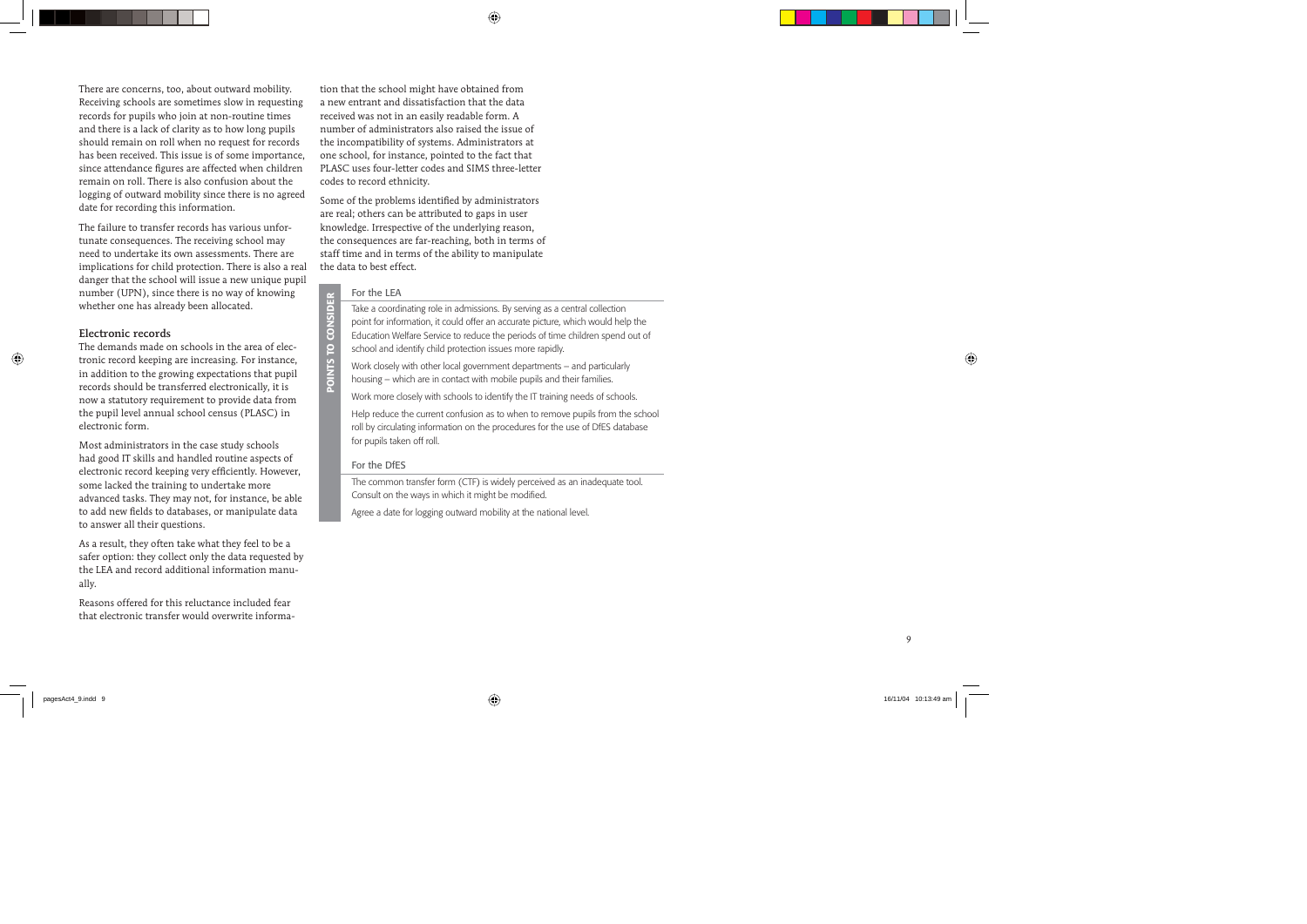

# **Pastoral issues for schools**

◈

Different mobile groups raise different issues. The needs of children changing schools as a result of migration between countries are clearly different from those engaged in internal migration within the UK. Similarly, mobility which involves changing schools without moving home (as in the case of exclusion) does not raise the same issues as the movement of children on their own, for instance between separated parents or to live with foster parents. Irrespective of the reason for a child's move to a new school, the early days are likely to be very stressful and the school's responsibility is to provide the necessary pastoral support for a smooth transition.

Three main strategies were identified as contributing to pupil welfare: induction policies, which clearly establish individual responsibilities and procedures; establishing good relationships with and between pupils and their parents; and the development of effective links with the wider community.

### **Induction**

Many schools have given careful thought to induction and various guidelines are now available. *Managing pupil mobility* (DfES 2002), for example, is directed at induction mentors and examines issues such as understanding the needs of pupils, successful interviews, and gathering, analysing and sharing information. Induction is a process involving staff, class teachers, support staff and other pupils.

It is essential that a school is properly prepared for new arrivals. The process starts with an admissions interview and the enrolment of pupils, and continues over the next few weeks. Arrangements vary from school to school. In all cases, actual practice

should be informed by a well thought out school policy such as the one developed below (see p.24).

**Good practice** ã **p.19**

### The need for inclusive policies

The immediate needs of children involved in international migration are often pressing. In most cases, schools with long-standing experience of mobility have developed sound procedures for induction and initial assessment in conjunction with EMA staff.

Many of these procedures, however, could usefully be adapted for other groups of children. It is widely accepted, for instance, that schools need as much information as possible on the background of children who have arrived from other countries. Teachers also need to know about issues relating to children who change schools within the UK.

It is often difficult to elicit important information when children are moving because they have been excluded or because they were the victims of bullying at a previous school. Nonetheless, it is important to persist.

**Good practice** ã **p.21**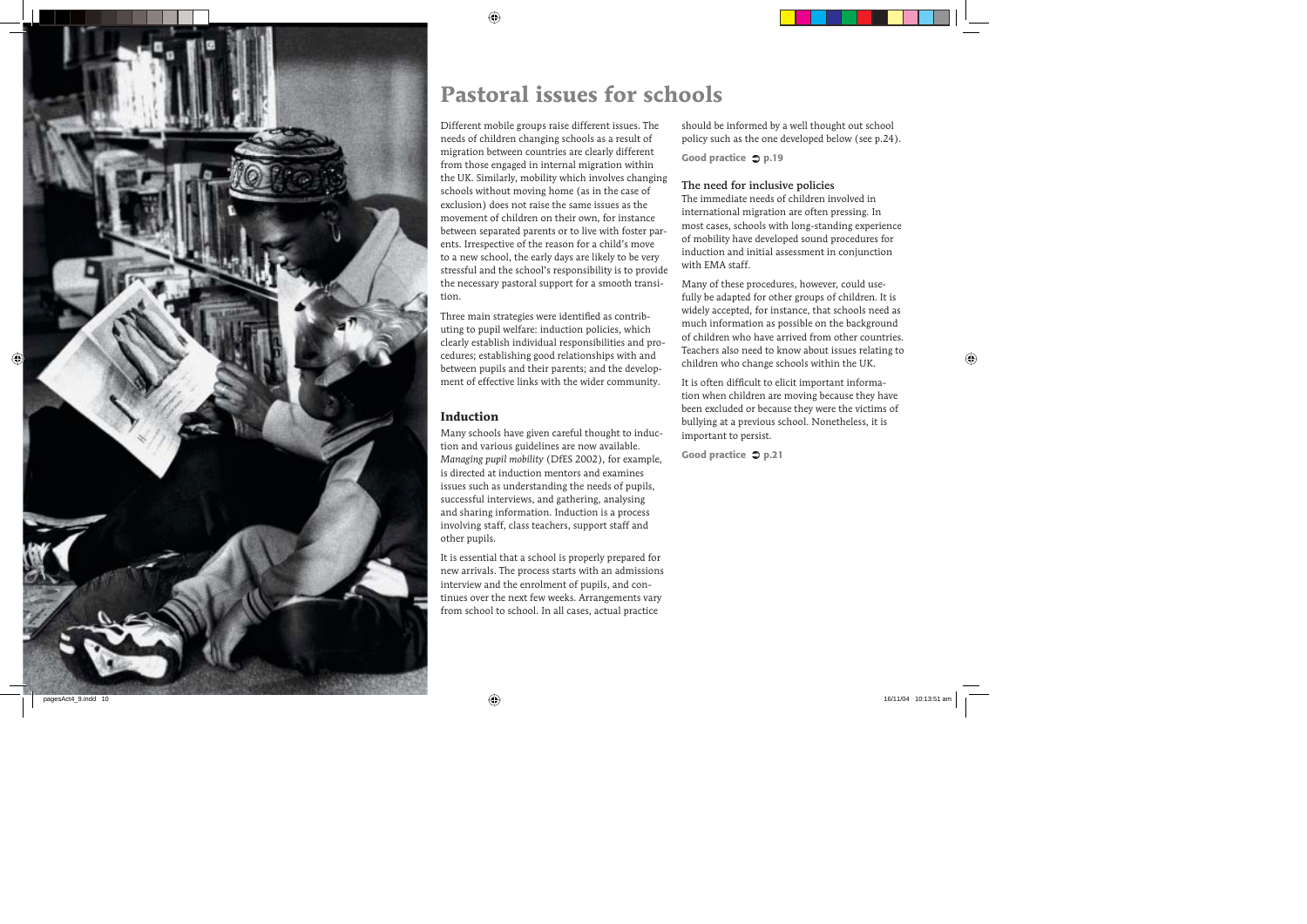### **Establishing understanding – a case study**

The headteacher of School A explains to new parents who may be holding back that 'we need to work in partnership'. She also takes time to listen carefully to the parent and the child using the prompt: 'Tell me what it was like in your other school.'

After establishing perceptions of how things were dealt with in the other school, she carefully explains the expectations and procedures at the new school. She talks through the behaviour policy and home–school agreement with parent and child and stresses they should not take matters into their own hands.

In the same school, information on families fleeing violence is given on 'a need to know' basis. Thus, while the information is not posted in the staffroom, the premises officer is told to be vigilant around the parent.

In the case of voluntary transfers, the previous school is contacted to check if the child did in fact attend and the SENCO or headteacher is consulted about any problems that the child experienced.

- 
- 
- 
- 
- For schools<br>
Does our school have a policy on induction?<br>
 Are timescales tight enough to ensure prompt assessment and target setting?<br>
 Are procedures in place for what happens not only in the first weeks but<br>
throughou

Do our induction activities include both English speaking children and children for whom English is an additional language?

What are the advantages of admitting new pupils on the same day each week?

Does the school have an exit policy which ensures that both leavers and those who remain have the opportunity to say goodbye?

What arrangements can be made for interpreting during induction of parents and pupils?

| Headteacher        | A. Teacher        |
|--------------------|-------------------|
| Deputy Headteacher | <b>B.</b> Teacher |

#### **Welcome to Ferndale Primary School**

You will be starting on ......... No jewellery is allowed. The school rules are: 1 Politely follow directions first time asked 2 Keep hands and feet to vourself 3 No name calling, teasing or bullying 4 Always walk quietly in school 5 Look after school and the things in it Yes-I can bring fruit to school No - Lean't bring sweets to school No-I can't bring toys to school If you have a problem, you should tell a teacher of other adult at the school.

Information booklets can provide key information for pupils. See Good practice, p.21

#### **Establishing good relations**

Parents commented consistently on the importance they attached to a warm welcome from the school and left no doubt that careful thought should be given as to how best to make children and parents feel valued members of the school community. Both children and adults have important roles to play in this process.

#### Relationships with other children

A vital part of feeling welcome involves making friends. Children have clear views on the importance of making friends quickly. Parents also felt strongly about this issue.

All schools make provision for new admissions to be introduced to other members of the class. Many also operate a formal 'buddy scheme, where newcomers are paired with a 'buddy' who, among other things, sits with them at lunch and looks after them in the playground, and helps them get used to school routines and settle into class groups. In cases where children arrive with little or no English, it can be very helpful to provide a buddy who speaks their language.

#### Relationships with adults

Establishing friendships with other children is clearly a priority. But adults also play a crucial role in helping new admissions to feel welcome. Among the adults singled out by children as having helped them settle in were the headteacher, class teachers, EMA staff and teaching assistants.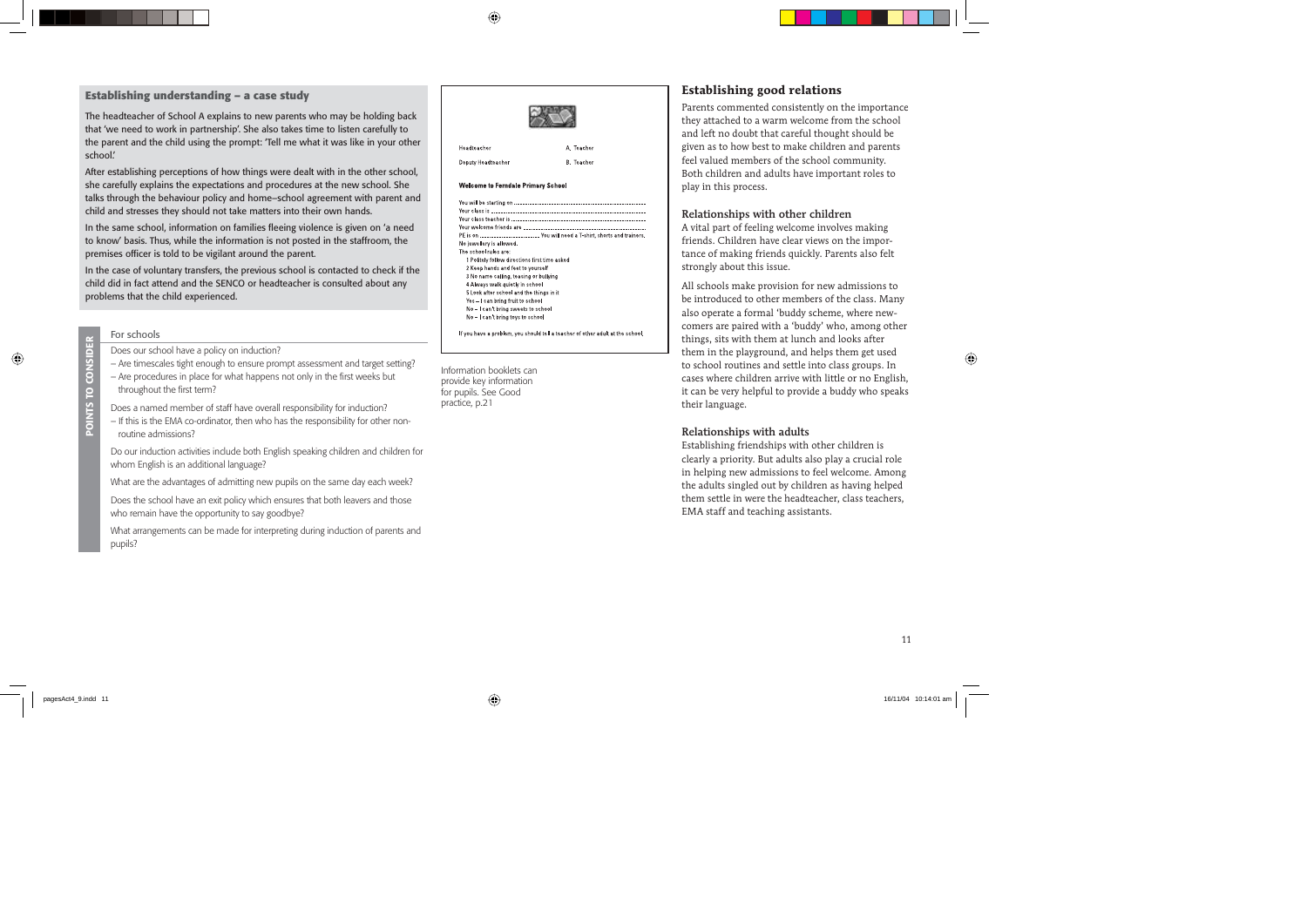### Bullying

The comments offered by children in the case study schools make it clear that bullying is another issue they feel strongly about. Although this issue is not confined to mobile pupils, these are, of course, a particularly vulnerable group: they are new and have not had time to establish friendships; they may also have previously been the victims – or the perpetrators – of bullying. The importance of a whole school policy on bullying cannot be overestimated. There is a need for a common emphasis among staff in questioning parents and pupils about their previous experience of school, particularly in relation to bullying. It is also important to feed back this information to all relevant members of staff and to develop procedures to ensure that matters of concern are followed up.

In many schools, class teachers use circle time to address issues such as bullying. Some schools also offer group support for vulnerable children.

**Good practice** ã **p.21**

*In my old school they didn't do introductions when you started. I was the only Black child in the class and they called me names. I had no friends and was bullied by a particular girl. She was told to stop after my Mom complained but* 

*she carried on. My Mom was working on the day you had injections and so couldn't come. I was teased by other girls who said 'Hah hah! See your Mom's not there. You haven't got a Mom'.*PRIMARY PUPIL

#### **Working with John and his mother – a case study**

John, a Year 6 pupil at School B, had previously been to three other schools and had been bullied in each. He had been out of school for a year and was very withdrawn. His mother, who had also been bullied as a child, was understandably worried that John would be bullied again in the new school.

The early days were difficult for all concerned. John reported the slightest incident to his mother, who responded angrily. Various members of staff, including the headteacher, the home–school liaison officer, the class teacher and members of the office staff, also spent time reassuring both John and his mother. The response was very positive. John's mother felt that she was being taken seriously: 'The home–school liaison officer will drop everything and talk to me'. John also expressed appreciation that problems were dealt with straight away, 'not like in my other school'.

The school used various specific support strategies. John was assigned to both a child buddy and adult buddy, who worked with him mostly in the playground. He was particularly happy with his adult buddy: 'Whenever I had a problem she would help me with it'. When other children started to show signs of bullying, time was spent in circle time on acceptance and bullying.

These strategies clearly worked. John's mother felt that she was being treated very differently than in the previous school. John now reports matters that are bothering him directly to the class teacher rather than involving his mother. He is also able to empathize with others and stands up for anyone he feels is being picked on. John's mother is happy because her son is eager to get to school. He has also joined some of the after-school clubs e.g. football and attends booster classes after school.

#### For the LEA

The LEA could usefully explore the possibility of collaboration with colleagues in Social Services to produce a version of the *Framework for the assessment of children in need* for use in schools.

#### For the school

**POINTS TO CONSIDER**

POINTS TO CONSIDER

Do members of staff have a common approach to questioning pupils and their parents about their previous experience of school?

Are mechanisms in place for drawing important matters to the attention of the relevant members of staff?

#### Do you have a buddy system?

- Is it a formal system or does it operate informally?
- What are the advantages of a formal system?
- How are buddies selected, e.g. do you try to find a buddy that speaks the same language as the new admission?
- Do all children have the opportunity to become a buddy?

Do you operate an adult buddy system?

- How is the adult introduced to children and parents?
- What training is the adult offered?

Do you have a whole school policy on bullying?

- How is this communicated to staff, parents and children?
- What steps do you take to monitor the effectiveness of the policy?

How do you support vulnerable pupils?

- In 'circle time'?
- Through small group work using existing staff or outside agencies?
- Using the *Framework for the assessment of children in need*?

Are you aware of the varying arrangements for care of some pupils within the family?

- Do you know which pupils are being 'privately fostered' (i.e. a child under 16 years, or 18 who has a disability, living with someone other than a parent, person with parental responsibility or a relative for more than 28 days)?
- Do you make a record of these pupils?
- Is the headteacher aware of referral procedures for these pupils?
- What are the implications for councils, schools, families and individuals of fostering of the 2004 Children Bill?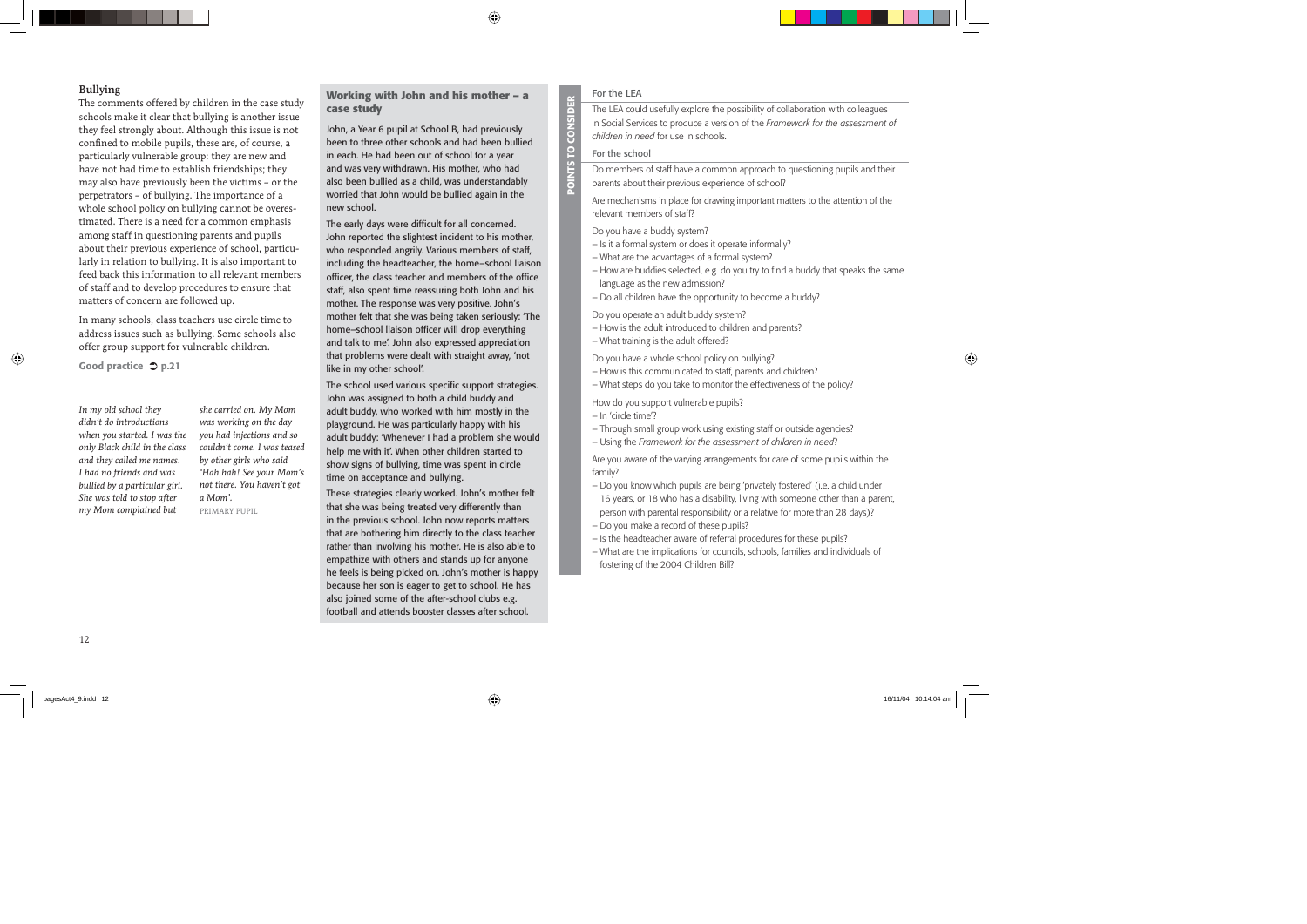#### Relationships with parents

There is widespread consensus that good homeschool communication takes time and careful thought for parents to be able to share their concerns and take an active part in their children's schooling (Edwards, 1998; Wolfendale & Bastiani 2000). The comments of parents consulted in the case study schools support this position.

**Good practice** ã **p.<sup>22</sup>**



*We think informal fostering arrangements need to be monitored closely. We now routinely check addresses to see if there are any patterns.* HEADTEACHER

*I would really like some sort of agreed timetable for feedback on how my children are settling in. It would also be good if we had an agreed time for a review meeting, say a month after they started.*

PARENT



ties they serve, particularly when mobility rates are high. The efforts of schools to develop links with a range of partners and colleagues reflect this.

Schools have extensive contact with Social Services departments, health professionals and a range of organizations that offer support to families with young children. Sometimes this contact takes the form of attendance at case conferences and meetings; on other occasions schools are involved in writing letters to the housing departments in support of families living in overcrowded conditions and to the Housing Association on behalf of post-16 students living on their own, or to National Asylum Support Service (NASS) in relation to problems experienced by children in asylum seeking families.

Because schools have links with a wide range of agencies and organizations, they are often well-placed to identify weaknesses in the system – problems such as the lack of continuity created by the high turnover of staff in the social services departments; or the anomalies created by the fact that the post code boundaries for Sure Start projects are not coterminous with the notional catchment area of the school. There was also evidence of considerable concern that the varying arrangements of care for children by members of the extended family or friends should be monitored in the LEA.

**Good practice** ã **p.<sup>22</sup>**

For the LEA<br>
It is important to appoint named individuals<br>
who will be responsible for liaison with named<br>
partners in a range of other departments<br>
and agencies, including NASS, the housing<br>
department and social services arrangements for a named person to take responsibility to liaise with LEAs).

> A forum on pupil mobility, drawing on key officers of the LEA and their named partner in the other departments and agencies, needs to meet on a quarterly basis for the exchange of information.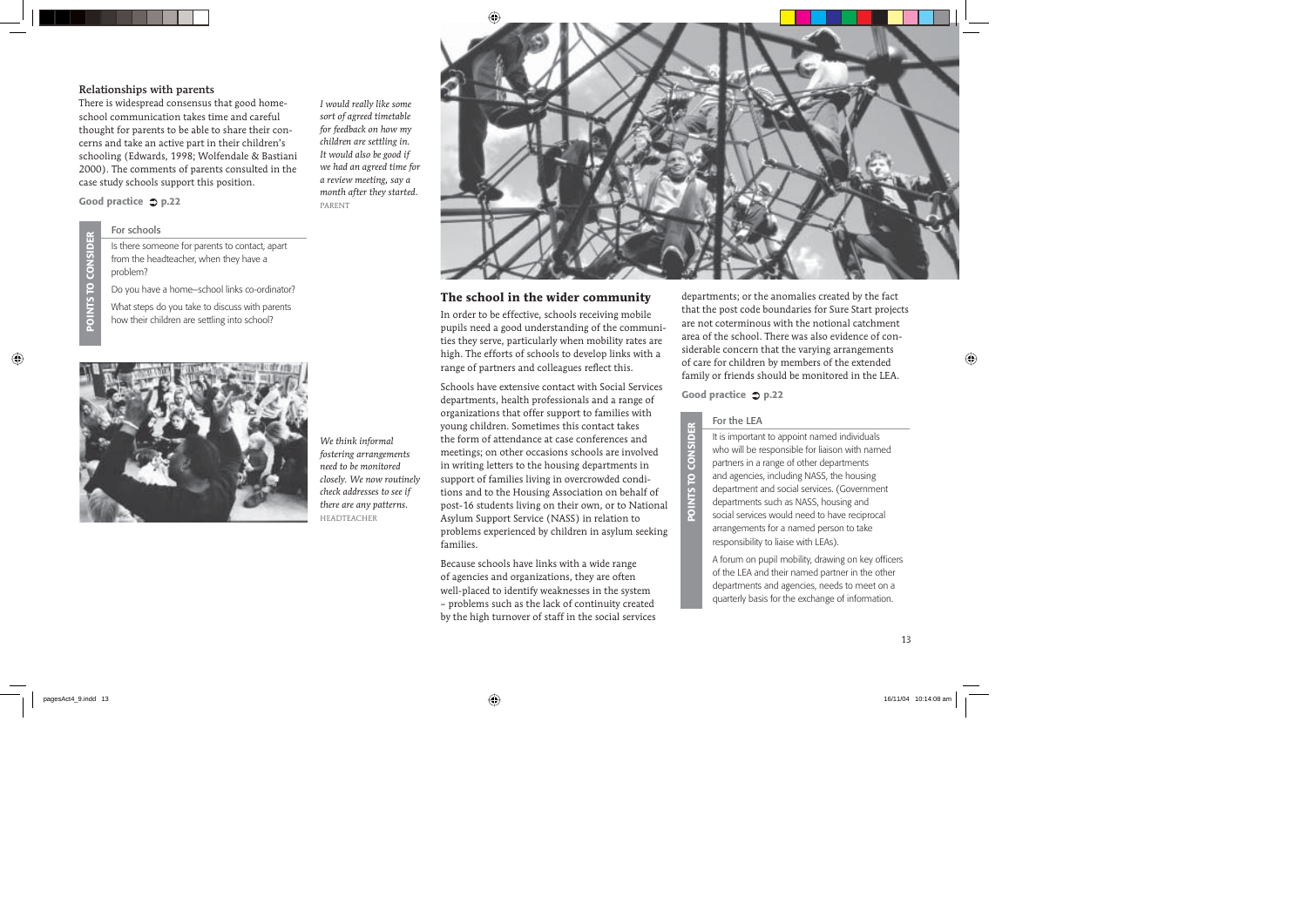

*Teachers teach adding up and taking away in different ways. It is helpful here because the teachers take time with you to explain things. I think every time you change schools you should be able to tell the new teacher how you did your maths before.* PUPIL

# **Teaching and learning issues**

◈

Mobility inevitably impacts on every aspect of school life, and not least on teaching and learning. Non-routine admissions require extra attention and create a great deal of additional work in many different ways. Teachers and support staff need to help children to establish routines; they need to assess their levels of achievement on arrival; they need to be flexible in planning, setting targets and monitoring children's various learning needs; they also have to find constructive solutions to the enormous pressures placed by new arrivals on human resources.

### **Establishing routines**

Becoming familiar with the everyday system and routines of school takes support and time. Pupils' comments left no doubt as to the importance of teachers taking time to establish what they had done in their last school and of explaining in clear terms what was now required. A small number of pupils may not have been to school previously or may have been absent for long periods of time; they will, of course, feel anxious when gaps in their knowledge make it difficult for them to follow. Concern was expressed both by those moving within the UK and by those with no experience of British education, but pupils from other countries are likely to be particularly conscious of the differences between their past and present situations. Pupils who have been placed in a lower ability group on the basis of their English proficiency inevitably feel frustrated because they are covering familiar material.

#### **New arrivals procedure**

#### **Induction**

Pre-admission/class teacher preparation Week 1*day of arrival buddy system* Weeks 2–3*pupil/adult discussion about settling in*

#### **Assessment**

Week 1

*previous school assessment data discussion with parent/carer and pupil school assessment procedures set up Lambeth stages of English for EAL pupils immediate targets set tracking systems set up*

#### **Support route selected**

| <b>Catch-up programme</b> | <b>Specific EAL support</b> |
|---------------------------|-----------------------------|
| Allocated adult           | Allocated adult             |
| Timescale                 | Timescale                   |
| Targets set               | Targets set                 |
|                           |                             |

**Bilingual support**

Allocated bilingual adult Dual language induction materials for example Portuguese induction pack Timescale Targets set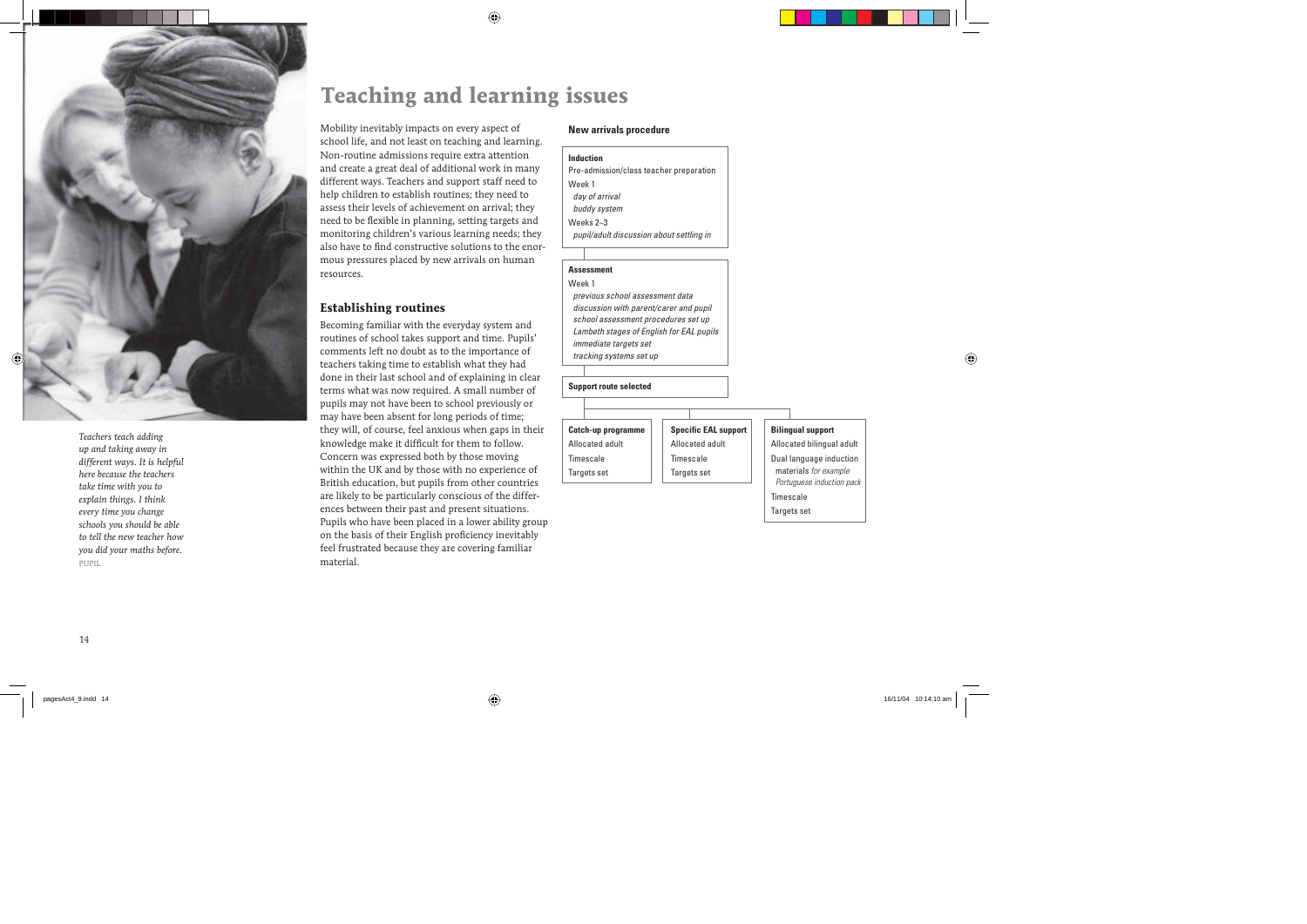

#### For schools

What approaches are used to assess Englishspeaking non-routine admissions?

- Information from the admissions interview,
- *e.g. whether or not they have been in school, reports or folders from the previous schools.*
- Observation

**POINTS TO CONSIDER**

CONSIDER

– Standard maths assessments

– Samples of writing to assess their English.

What is the role of the SENCO co-ordinator?

- How are EAL new admissions assessed?
- $-$  Using an interpreter to assess through the first language?
- Oral assessment and simple tasks?

When does the assessment take place?

- Which curriculum areas are assessed?
- Who is responsible for interpreting?
- A member of staff?
- A member of the LEA interpreting service?

### **Planning, target setting and monitoring**

Ensuring a coherent, interlocking system of support – both academic and personal – for pupils who often have multiple needs is far from easy. In schools with high mobility, the composition of the cohort for whom targets are set at the beginning of the year may be very different at the end of the year, making a complex task even more challenging. One obvious consequence is the need to adapt existing record keeping systems to monitor the impact of mobility on the attainment profile of cohorts as they move through the school. Although there was awareness of the desirability of tracking pupil performance, limitations in knowledge about software and IT competencies are obstacles to implementing a system of this kind.

In these circumstances, there is an urgent need to ensure that staff time is planned in such a way as to ensure maximum impact on pupils' learning. For example, in EMA work, the intended learning needs to be specifically planned for the target pupils so that teachers and TAs can support effectively. Careful planning also contributes to the professional development of teachers and TAs, allowing them to become more aware of the progress individuals are making and therefore more able to move

*I had a girl who arrived in Year 5 with a very poor concentration span. You could only expect her to sit in whole class learning time for 10 minutes rather than 30. I had to give her individual activities for the rest of the time.* CLASS TEACHER

#### **Assessment**

Assessment of new arrivals needs to be done quickly to determine teaching groups and the appropriate pitch of work. To plan with any precision to meet pupils' needs, class teachers need to consider the information on their achievement at entry. Is it adequate or does it need to be reviewed?

There are important differences in the assessment of English-speaking pupils and pupils for whom English is an additional language. For pupils admitted from schools within the LEA or from other UK schools, pupils' records form the starting point, though there are sometimes delays in the transfer of files and teachers are often unhappy with the quality of information which they contain. In the case of EAL pupils, the process is more complex. Assessment of curriculum areas such as maths and science is, of course, language dependent and it is difficult to make an informed judgment of pupils' prior learning using only English. Although procedures for initial assessment vary a great deal, the class teacher plays a key role, and usually works closely with the EMA co-ordinator, the SENCO and teaching assistants.

Another problem associated with the assessment of pupils who are learning English as an additional language concerns their placement for activities where pupils are banded. Historically, language learners were often assigned to the lowest groups, irrespective of their actual ability. Some schools now place new arrivals in middle groups, mindful of the fact that, while the pace of top groups may be too demanding, it is dangerous to equate lack of fluency in English with low ability.

*join.* OFSTED 2002

*Making adequate assessment of pupils' educational experience and attainment is a key task. Even when records and samples of work are available, teachers still need to assess pupils individually. When pupils arrive at very short notice, the need to settle them in quickly can work against the process of getting the provision right. A false start can have serious consequences, both for the pupils and the groups they*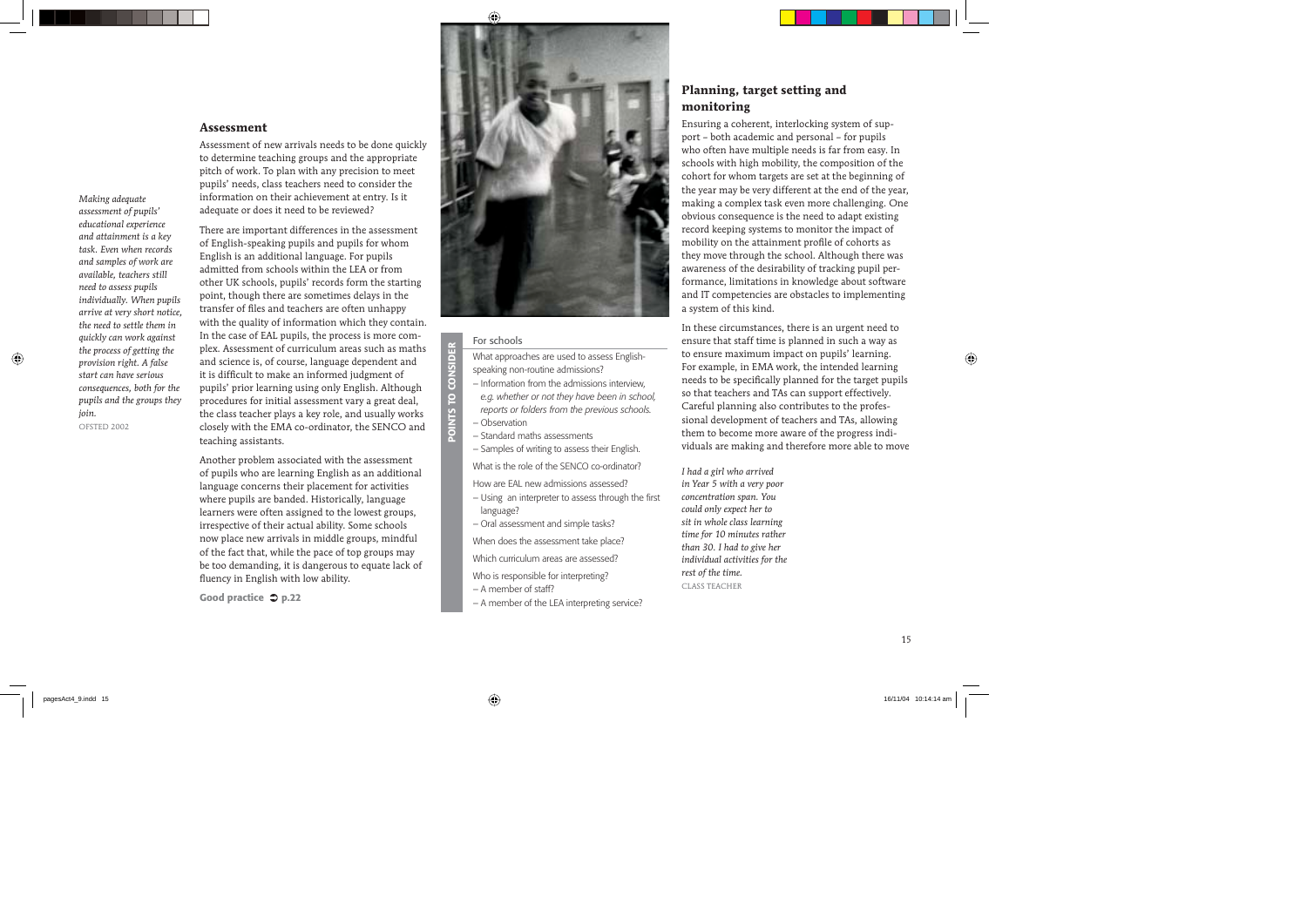children on systematically in particular areas of learning.

Non-routine admissions have a very wide range of needs. Teachers were conscious that they needed to ensure that lessons were appropriately paced, not only to allow them to check the understanding of second language speakers, but also to accommodate the learning needs of a diverse group of children.

The challenges for differentiation are obvious but teachers do not always have the time or resources to plan appropriately. While teachers are sensitive to pupils' personal and social needs, they need to show a similar level of awareness and attention to children's academic needs.

**Good practice** ã **p.<sup>23</sup>**

For schools<br>
Do your planning sheets allow for differentiation<br>
with EMA and SEN pupils?<br>
What systems are in place for class teachers to<br>
discuss planning with EMA teachers and TAs,<br>
and for reporting back to teachers on

progress of specific groups of children, such as EAL, and SEN?

#### **Exploiting human resources**

Schools have made a wide range of arrangements to support the learning of new admissions. Serious attempts have been made to maximise available resources, with an imaginative use of EMA staff and teaching assistants. Support staff are used widely and to good effect, increasing the opportunities for children to work in small groups led by an adult. The main area where additional members of staff are deployed is in additional literacy support. Some schools also identified speaking and listening as a priority area. These activities are not, of course, specifically targeted at mobile pupils; they are, nonetheless, examples of initiatives which benefit this group of children, in particular.

Although the case study schools are responding imaginatively to the needs of mobile pupils, the additional work created by non-routine admissions for all teaching personnel should not be underestimated. EMA staff are faced with a particularly heavy burden. The fact that they are responsible for the assessment of new EAL pupils creates enormous pressure on the available teaching time as does their involvement in admissions interviews.

At School C, for instance, interviews are conducted wherever possible before or after school. As already noted, these interviews are extremely time-consuming, particularly when they involve the enrolment of a family group at the same time. There are inevitably occasions, however, when admissions interviews have to be scheduled during school hours, further eroding teaching time.

#### **Thinking outside the box – case studies**

Schools often show great ingenuity not only in maximising human resources, but in adapting the curriculum. The following examples – one a primary, the other a secondary school – illustrate this point.

Primary School A, for instance, questioned the usefulness of some aspects of recent educational reforms for schools with high mobility. Staff are currently considering a move to a more flexible curriculum. Although teachers would still work to the literacy and numeracy strategies, a more flexible approach would be used for QCA foundation subjects, providing more opportunity for speaking and listening, collaborative group work and, in the case of EAL pupils, practising the new language they are acquiring.

Secondary School G has an emphasis on learning from Arts Media and has been moving away from the 'instrumented curriculum', the idea that one size fits all. It allows opportunities for specialisation at aged 14, making the most of abilities and aspirations. The emphasis is on inclusion and individual achievement. The deputy headteacher described this as 'pressurising attention'.

Considerable importance is attached to offering pupils a wide range of authentic experiences, such as participation in the Meltdown Festival, and broadcasting from Southbank and community radio. The impact on learning has been clear to see. The deputy head referred, for instance, to one student with a very difficult history of schooling who was motivated to stay in education by her love of the media work, enabling her to 'swallow all the other stuff'! Students have the opportunity to introduce a media element into all their curriculum subjects, e.g. using film in PE/drama/PSHE/English. Many describe themselves as kinesthetic learners, so find this approach to the curriculum very satisfying.

There are also links with the National Film Theatre through the Year 10 Ciniclub. As the deputy head explained: 'Some of the girls live for the Ciniclub; it has played a major role in socialising students into school. It affects everything.' The same has been said about music technology: 'Girls enjoy mixing decks.'

It was felt that this kind of curriculum approach provides late arrivals at early stages of learning English with a better way in to curriculum and English language learning than being placed immediately into traditional GCSE subject classes.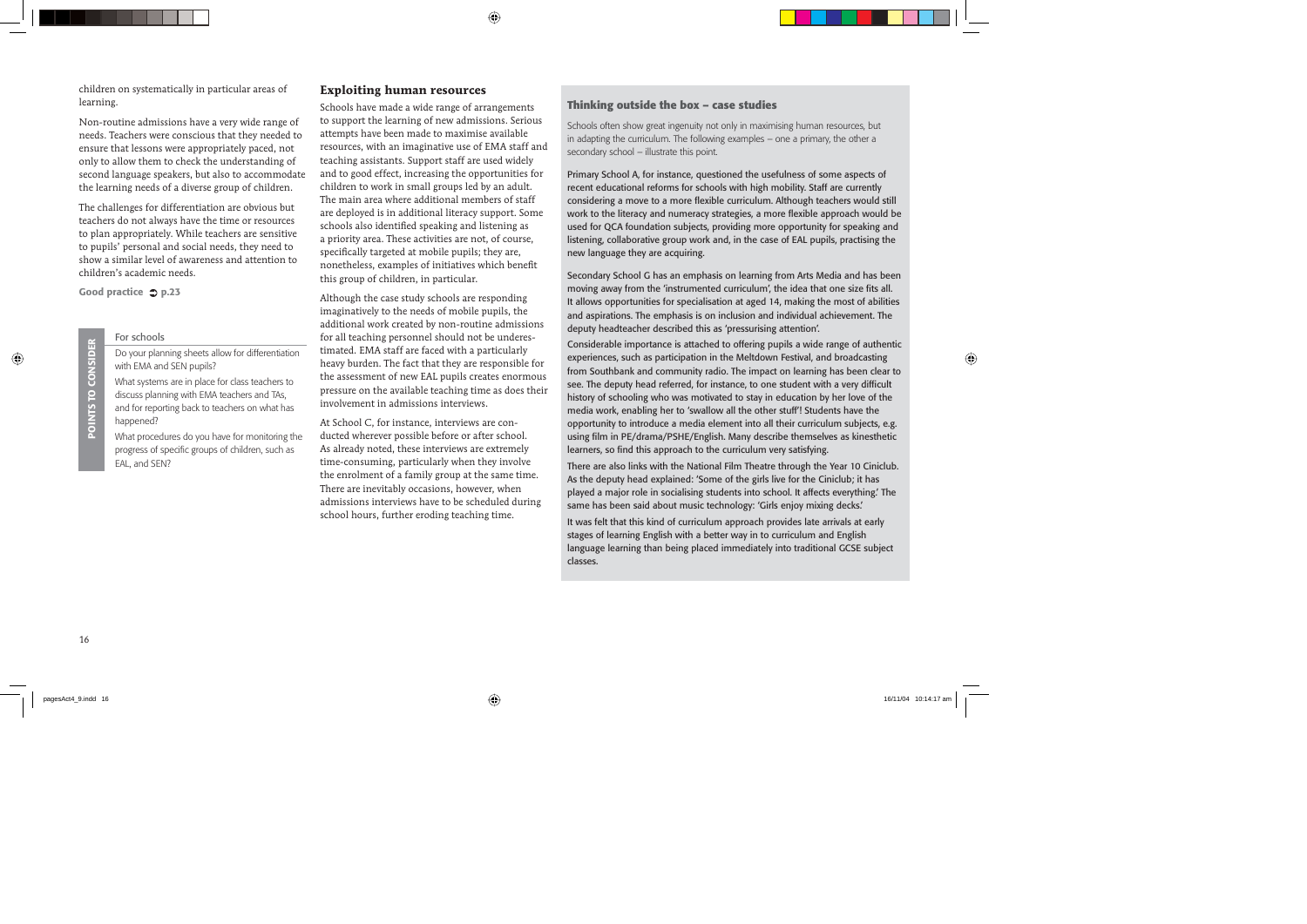#### Continuing support for EAL pupils

In spite of the consensus that children can take between five and seven years to acquire the same levels of proficiency in academic English as their native-speaker peers (Cummins, 2001; Collier & Thomas, 2003), provision is inevitably concentrated in the early stages in schools where resources are already overstretched. It is interesting to note that while all primary pupils will have an entitlement to learn a modern foreign language by 2010, no comparable entitlement exists for children with demonstrable English language learning needs. In the absence of specialist support, there is a danger that non-EAL specialists will be given responsibility for EAL learners; bad practice on the part of untrained colleagues may further exacerbate an already unsatisfactory situation.

*I spend an enormous amount of time on induction for new admissions with little or no English. This means that other pupils, who are also in the early stages of learning English, have to go without specialist support. You're left with the vain hope that children will just 'learn by osmosis'.*  EMA CO-ORDINATOR



**Good practice** ã **p.<sup>23</sup>**

⊕

- 
- 
- 
- 
- For schools<br>
Which existing members of staff have the<br>
appropriate experience to<br> **EXECUTE:**<br> **EXECUTE:**<br> **EXECUTE:**<br> **EXECUTE:**<br> **EXECUTE:**<br> **EXECUTE:**<br> **EXECUTE:**<br> **EXECUTE:**<br> **EXECUTE:**<br> **EXECUTE:**<br> **EXECUTE:**<br> **EXECUTE** 
	-

What opportunities are there for creating a bank of teaching and learning resources and training for all staff when additional support is not available in the classroom?

# **Recommendations**

The following recommendations are based on the findings of *Pupil mobility in Lambeth schools: implications for raising achievement and school management* (Lambeth Education, 2004). Because the situation in Lambeth has much in common with that in large numbers of other LEAs with high levels of pupil mobility, these recommendations for action by the DfES, and at the level of the LEA and school, are reproduced below.

### **The DfES**

There is an obligation on schools and LEAs to use the available resources in the most efficient and effective way. Nevertheless, targeted additional funding is required to meet the range and volume of needs, and to raise achievement in schools with high levels of mobility. This funding should be targeted at the following areas:

■ The additional administrative support required to deal with admissions and record-keeping.

- The additional pastoral support associated with the induction of non-routine admissions; responding to children who may have serious emotional and behavioural difficulties related to mobility; building good relations with children and parents; and liaison with a range of agencies and departments in the wider community.
- The additional demands made on teaching and support staff in establishing routines, assessment, and planning, target setting and monitoring.
- Special attention should be paid to the needs of small schools. Relatively small numbers of children arriving at non-routine times can be difficult to support in a one form entry primary school if they speak little English and/or have had limited prior education. Secondary and large primary schools have more scope than small primary schools to develop flexible responses, including the grouping of pupils and the matching of learning support to assessed needs.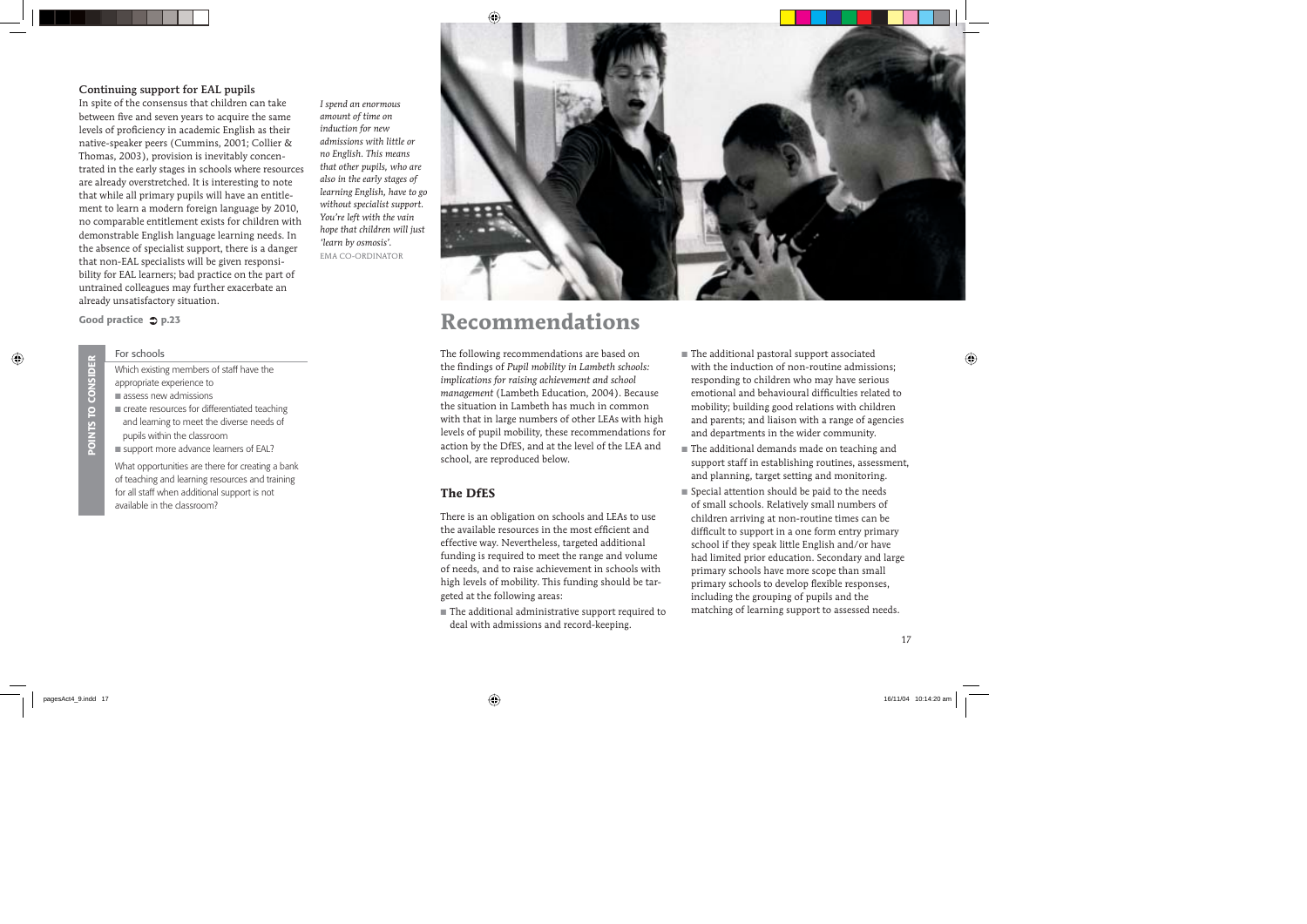- There is currently insufficient funding to offer ongoing support for those pupils whose English is above beginner level but who would benefit from English language support. More attention needs to be focused on the needs of this group.
- The non-human costs of mobility, such as workbooks, pencils and folders for each new child and the printed information for prospective parents and pupils, in translation where necessary. There are also unreturned items when families leave, often at short notice and, in particular, the books retained by departing children.
- Work associated with mobility undertaken by the LEA itself is costly. Schools with high mobility are, for instance, more likely to require additional advisory support. Strategies to spread nonroutine admissions more equitably across schools and ensure that every child finds a school place demand a pro-active admissions team with sufficient staff to liaise regularly with schools and support parents. Following up leavers who 'disappear' requires significant human resources.

Procedures associated with the administration of non-routine admissions need to be reviewed.

- The common transfer form (CTF) is widely perceived as an inadequate tool. Consultation should take place on ways in which it might be modified.
- A date for logging outward mobility needs to be agreed at the national level.
- Information on outward mobility should be collected routinely through pupil level annual school census (PLASC) .
- The current study did not differentiate between those pupils who made one and those who made two or more moves during a key stage. Further research which looks in detail at a smaller sample of schools might serve to elucidate the relationship between mobility and attainment.

#### **The local authority**

Schools need to be supported to ensure that they are managing mobility as well as possible, using available resources effectively.

Ways of reducing the administrative burden of schools need to be explored.

- By serving as a central collection point for information, the LEA could offer an accurate picture of school places, which would help the education welfare service to reduce the periods of time children spend out of school and identify child protection issues more rapidly.
- By encouraging small adjustments to the admissions policies and procedures of some schools, it might be possible to significantly reduce the pressures felt by others.
- By working more closely with schools to identify the IT training needs of schools, the efficiency and effectiveness of record keeping will be improved.
- The LEA needs to collect data on outward mobility regularly.
- By circulating information on the procedures for the use of the DfES database for pupils taken off roll, the current confusion as to when to remove pupils from the school roll can be reduced.

Continuing efforts need to be made to improve the sharing of information:

- It is important to appoint named individuals to be responsible for liaison with named partners in a range of other departments and agencies, including National Asylum Support Service (NASS), housing department and social services.
- A forum on pupil mobility, drawing on key officers of the LEA and their named partner in the other departments and agencies needs to meet on a quarterly basis for the exchange of information.

### **Schools**

Schools need to have in place policies for the admission, induction and assessment of pupils at non-routine times.

Interpreters should be provided wherever necessary for admissions and assessment when children and/or their parents speak English as an additional language.

Schools need to use assessment data effectively to identify underachieving groups, to set targets and to track pupil progress.

Appropriate procedures need to be in place for monitoring the progress of specific groups of children, such as EAL and SEN.

Knowledge about family backgrounds is obviously important in relating to pupils themselves and fostering their achievement. Information on the backgrounds of different groups joining schools needs to be disseminated to appropriate members of staff.

Account should be taken of the time required for planning and collaboration when staffing arrangements are considered.

Steps should be taken to ensure that all new arrivals are given equal attention.

Schools should work together in sharing good practice for managing mobility and information exchange for on-going issues.

Attention should be paid to

■ offering appropriate training for all staff

- adjusting teaching and learning approaches in the classroom to ensure the learning needs of new arrivals are met
- creating a bank of teaching and learning resources.

⊕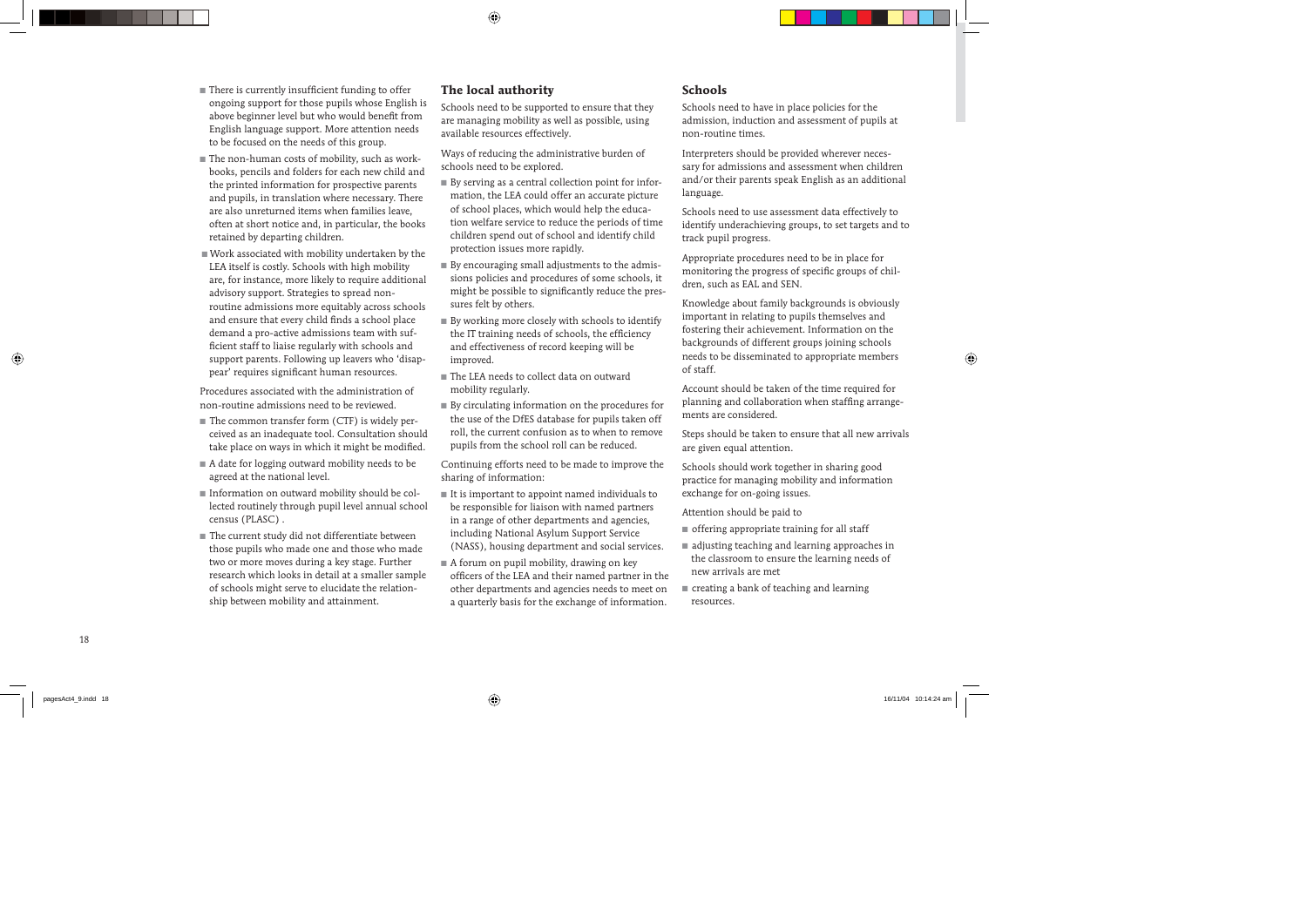# **Good practice**

PAGE 7

## Ferndale School WELCOME TO FERNDALE PRIMARY SCHOOL isea coma to fill in tha Farndala Primary School admissio .<br>Afterwards, we will show you around the school. You can read the school<br>Welcome book, borrow the school Welcome video and find out about scho maximu book, bond .<br>VOLLMEED TO BRIME -<br>Your child's birth certificate/passport<br>- Name/address/telephone number of your child's doct

#### **Administrative issues for schools Pastoral issues for schools**

Dealing with enquiries

- School R employs a pupil support worker provided by a project funded under the New Deals for Communities initiative. The worker helps families complete the relevant forms and find another school place if one is not available at School R.
- Lambeth Housing and Lambeth Education are working to produce a leaflet giving the most up-to-date advice to families on who to approach for school places. Currently all housing staff involved in the placement of homeless families are referring households with children to the Education department's offices for school vacancies. In future, however, information will be distributed from all Housing department outlets.
- Some schools provide prospective families with an appointment card, translated into key languages, which outlines the information which they will need to bring with them to the admissions interview.



#### PAGE 10

#### Induction

#### New arrivals: a checklist

*Pre-admission and admission interview*School administrative officer/inclusion manager

- Provide prospective parent with time and date for interview – use school appointment card, translated version if appropriate. It should list what they need to bring to the interview (see p.7).
- Note first language spoken and whether an interpreter is needed (booking form attached if required).
- ● Fill in key details for initial interview on school form – name, address, contact number, child's name and age.

Inclusion manager/deputy headteacher

- Designate specific school day (Monday?) for meeting and interviewing parents and pupils new to the school. This enables key co-ordinators to ensure their timetable allows them to be present at interviews without disruption to class teaching.
- ●Ensure that interpreter has been booked if appropriate
- Ensure that admission form is completed as fully as possible.
- Ensure that parent/carer is provided with welcome booklet, pack or video (in appropriate language if available) and school prospectus. It is important to offer clear information on the school day, uniform or dress code, PE requirements, parental rights, subjects taught, meal arrangements, access to teachers, etc.
- Consider inviting another key member of staff to the initial interview such as the EMA co-ordinator, SENCO or key stage manager but don't overload the meeting.
- Parent/carer and child should be given a tour of the school. Key activities that need parent support could be explained: homework, home reading and news telling.
- Inform parents/carers of start day. This should be at

◈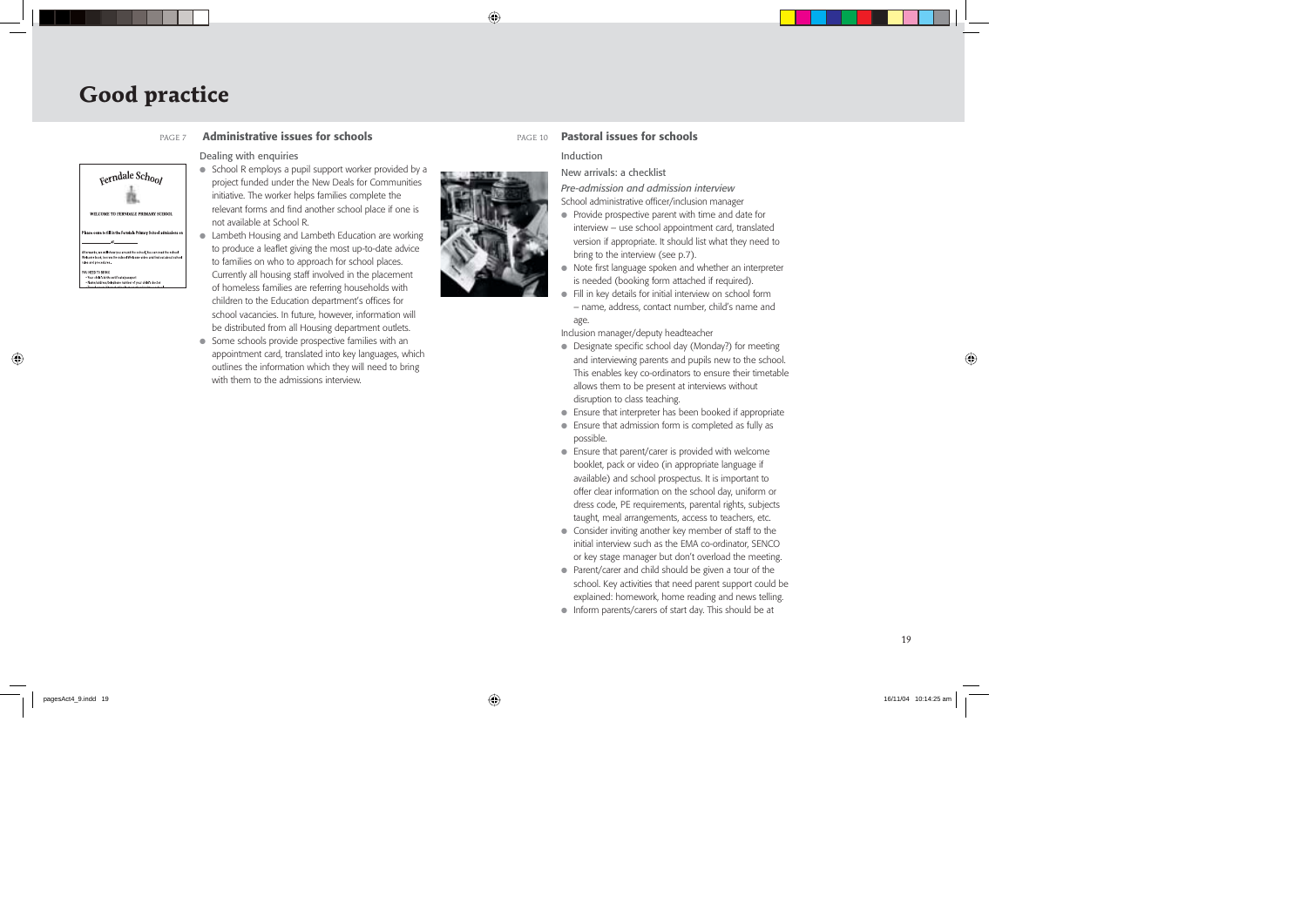least two to three days after the interview to give both teacher and class time to prepare – it will also give the new child a short first week in which to get used to the school.

#### *After the interview*

School administrative officer

- On the same day, following the interview, the previous school should be contacted by the school administrative officer to request transfer information. This could include DfES transfer sheets, pupil progress book or equivalent, exit form etc.
- Photocopy new arrival forms for class teacher, EMA co-ordinator, SENCO and other relevant staff (learning mentor, home–school liaison etc).
- Ensure that meal-time assistants know that a new child is starting.

#### Class teacher

- Read the admission form and other information – share with teaching assistants as appropriate.
- Inform class perhaps towards the end of the school day – about the new arrival. You may wish to discuss what it is like to be new and the feelings that go with it as a circle time activity. You may also wish to discuss where the child is from – Yorkshire, Turkey, Portugal,  $etc - and$  ask children to find out about it. The class may come up with ways of helping the new arrival settle in. Be sensitive to children who have had traumatic experiences.
- You should select one or two buddies or a circle of friends for the new arrival and clearly brief them on their role.
- Ensure the child has a coat peg, named drawer, appropriate books, etc.
- If the child is likely to be an early stage EAL child, liaise with your EMA teacher. Discuss what support might be available including materials and strategies that could

be helpful – support packs, computer software, dual language books and tapes.

● Consider class groupings carefully. For EAL pupils, having a speaker of the same language is very useful but shouldn't necessarily be the main criterion – a supportive group of pupils may be more helpful (some pupils can be reluctant to use their mother-tongue in school). Although tempting, it is best to allocate the EAL pupil with children of similar cognitive ability rather than group them with SEN children.

#### First week checklist

Class teacher

- Make a point of meeting parents/carers on first day at beginning and end of day.
- Take time to talk to new arrival. Be aware that sometimes children will defer to their teacher and not wish to make direct eye contact considering it disrespectful. Be positive and smile.
- $\bullet$  Ensure that the child is given home learning tasks  $-$  set expectations high from the start. Ensure that parents/ carers understand what the home learning tasks are.
- Check pronunciation of the child's name is correct.
- If the child is an early stage learner of English, involve them in class routines – hand out books and other duties to make them feel included.
- You may wish to assign your teaching assistant (if you have one) to monitor how the pupil is settling in.
- Ensure buddy system is working have a weekly meeting with the circle of friends to get any feedback and sort out any difficulties. Meet regularly with the new arrival to check that everything is going well.
- Read records from previous school when they arrive. School secretary
- Pass on records from previous school when they arrive to class teacher and inclusion manager/deputy head.
- Ensure that all documentation needed for pupil is in place – documentation signed, etc.

Inclusion manager/EMA co-ordinator/SENCO

- Liaise with class teacher to ensure pupil is settling into class – socially and academically.
- Arrange for assessment to be carried out as appropriate.

First six weeks checklist (end of term)

- It is good practice to hold a review meeting about the progress a newly arrived pupil has made within the first few weeks. Pupils are still 'new' of course although for their peers, the 'newness' may have rubbed off and this can affect relationships and other social interactions. It would also be very useful to have a similar meeting to talk with the parents/carers.
- Some pupils take time to settle; issues may also arise that were not apparent to start with. Talking to the parents is important as it reassures them, shares information and show the openness of the school to communication. Parents may have insights to add regarding their perceptions about how their child is settling in.

Bullying and racial harassment

- It is very important that all staff are alert to the possibility of bullying and racial harassment. Pupils who have little or no English can be vulnerable because they don't have "language" to defend themselves. Pupils with regional accents can be mocked and made fun of
- Refugees and asylum seekers can be vulnerable because of the negative media focus on this group; Travellers may experience similar difficulties. Black pupils may also experience name-calling because of their skin tone from white or black pupils. Playground supervisors and meal-time assistants need to be particularly alert.
- The journey to and from school if unsupervised can be difficult for some pupils too  $-$  innovative ideas like the 'walking bus' are a type of preventative action.

⊕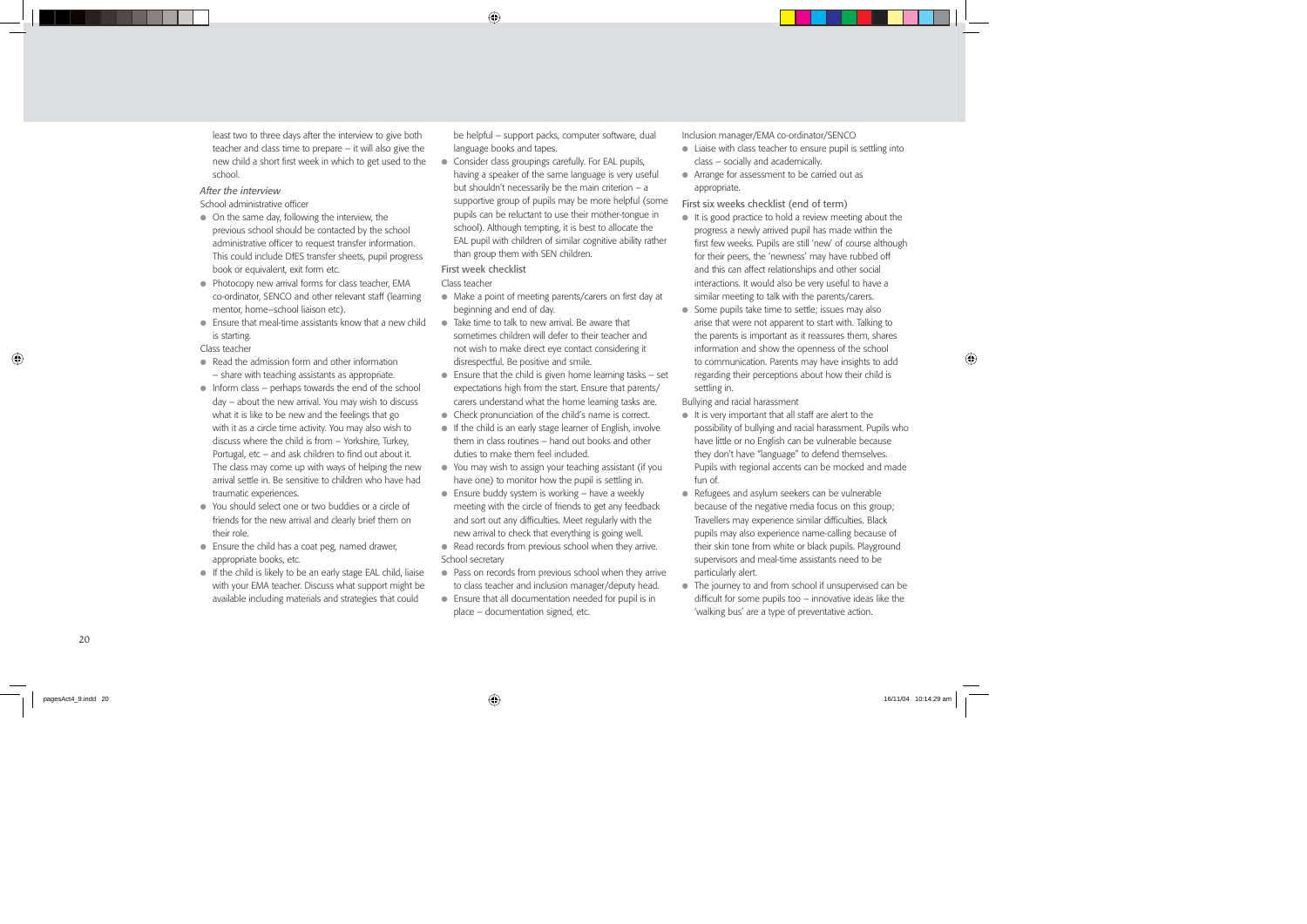Other classroom issues

- Classroom routines that are consistent and explicit are very helpful so that newly arrived pupils will understand quite quickly the way the class works. Pupils with little English can pick up on 'signpost' language, identifying parts of lessons that can help their learning of English. It is helpful to be consistent with language used.
- Clearly labelled trays with either visual representation of content or actual artefact.
- It can be very beneficial to exploit children's ability to read and write in their first language. For example, books in a child's first language could be read during quiet reading time: some work (or homework) could be written in the first language as could some oral activities in first language pairs or groups.
- For early stage learners of English, it is very helpful to ensure access to the curriculum by using a wide range of visual aids: artefacts, video, audiotape, grids, diagrams, maps, photographs, posters, word banks, illustrations, etc.
- Provision of photocopiable resources which support independent learning.
- Provide a graphical timetable
- You may wish to use PHSE time to focus on feelings that people have when they move and the reasons why people move. This can be a start to dealing with issues faced by refugees and other groups.
- You will need to monitor the buddy system up until this point unless you decide it should finish earlier.
- Some schools provide pupils with a booklet setting out information such as the names of their class, teacher, headteacher and buddy, plus the school rules, after their admissions interview.



bring toys to school

#### **The need for inclusive policies** PAGE 10

Exit procedures for pupils who are leaving are an important issue to schools with high levels of mobility. Both leavers and those who remain need the opportunity to say goodbye. There is a case for informing parents and carers of leaving procedures at the outset, e.g. in the school prospectus. Members of staff responsible for induction could also cover the exit process.

#### **Bullying** PAGE 12

- School P runs weekly social skills sessions over the period of a term for groups of six children. A 'circle time' approach is used to talk about friendship, bullying and anger management. The same school also offers withdrawal sessions for new arrivals from the Caribbean to share their experiences of settling into a new school and a new county.
- In School B the Afro-Caribbean Peer Mediation Service provides valuable pastoral support, again using strategies such as circle times.
- Some schools have found the *Framework for the assessment of children in need* in common use in Social Services departments, extremely helpful in considering the pastoral needs of children in schools. The framework presents three inter-related domains – children's developmental needs, parenting capacity and family and environmental factors – each of which has various critical dimensions. An understanding of the interaction of these domains will help ensure the best outcomes for the child.



Department of Health assessment framework

⊕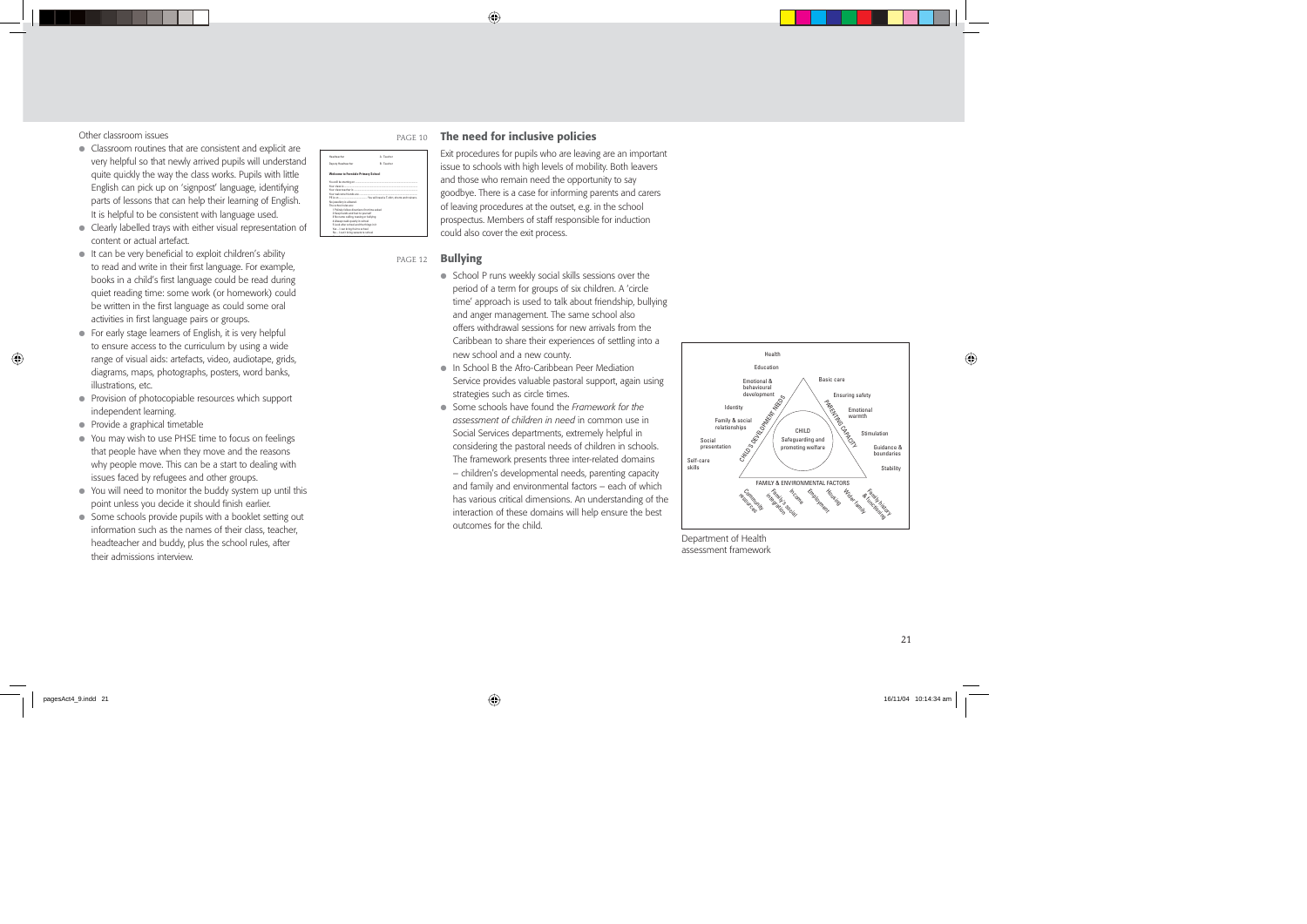

#### **Relationships with parents** PAGE 13

- Secondary School G has set up a focus group in an attempt to open a dialogue with parents and to ensure that they have a voice in all school activities. Parental – and community – involvement is welcomed in developing a relevant curriculum with which the students can engage, as well as monitoring the hidden curriculum in school.
- School A uses the resources of a project funded under the New Deals for Communities initiative to enhance its work with parents. The project works with the school to draw parents into activities, and ensures that every parent has access to relevant information and a network of people who can provide translation services.
- At School B, the headteacher makes a point of personally phoning the parents of new admissions to discuss how they are settling. If there are any difficulties, the head refers the matter to the homeschool liaison officer
- Also at School B, the headteacher decided to make the home–school links co-ordinator a full-time position. She had appointed a teaching assistant to the post so she could call on them to be available to parents at any time. This person is now the first port of call for worried parents. Appropriate concerns are then communicated by the headteacher to staff via the 'day sheet', at 8.45am in the staff room.



#### **The school in the wider community** PAGE 13

The central Ethnic Minority Achievement (EMA) team, looked after children's education service (LACES), the Social Inclusion Unit and social services meet on a monthly basis in order to clarify the support required to meet the specific needs of students on the European refugee funded induction programme. This is a programme for secondary pupils who have not yet found school places.

The Lambeth Housing Department provide the Education Department with quarterly reports on the demands being made on schools by various different client groups, alerting them to changing patterns of need.

### **Teaching and learning issues**

#### Assessment PAGE 15



The assessment guidelines outlined below, based on good practice in Lambeth primary schools, can serve as a useful starting point for schools to consider their own procedures. Guidelines for assessing non-routine admissions

An informal assessment of basic literacy and numeracy skills should usually be done in the first week although for some pupils who have clearly not settled, you may wish to delay it to the second week.

Within the first six weeks, a formal assessment using the school's own procedures in literacy and numeracy skills needs to take place. Optional national curriculum tests and previous year's SATs papers can be used to give pupils a level (or point within a level) in reading, writing and maths. This should be done by the class teacher, supported by a teaching assistant or interpreter if the pupil has little or no English. Visuals used in the assessment should be relevant to the child's cultural background. The EMA teacher may also support this process particularly for EAL pupils.

● The school EMA teacher should assess EAL pupils at the very latest by the end of the second week (unless they are in the nursery/reception when up to 6 weeks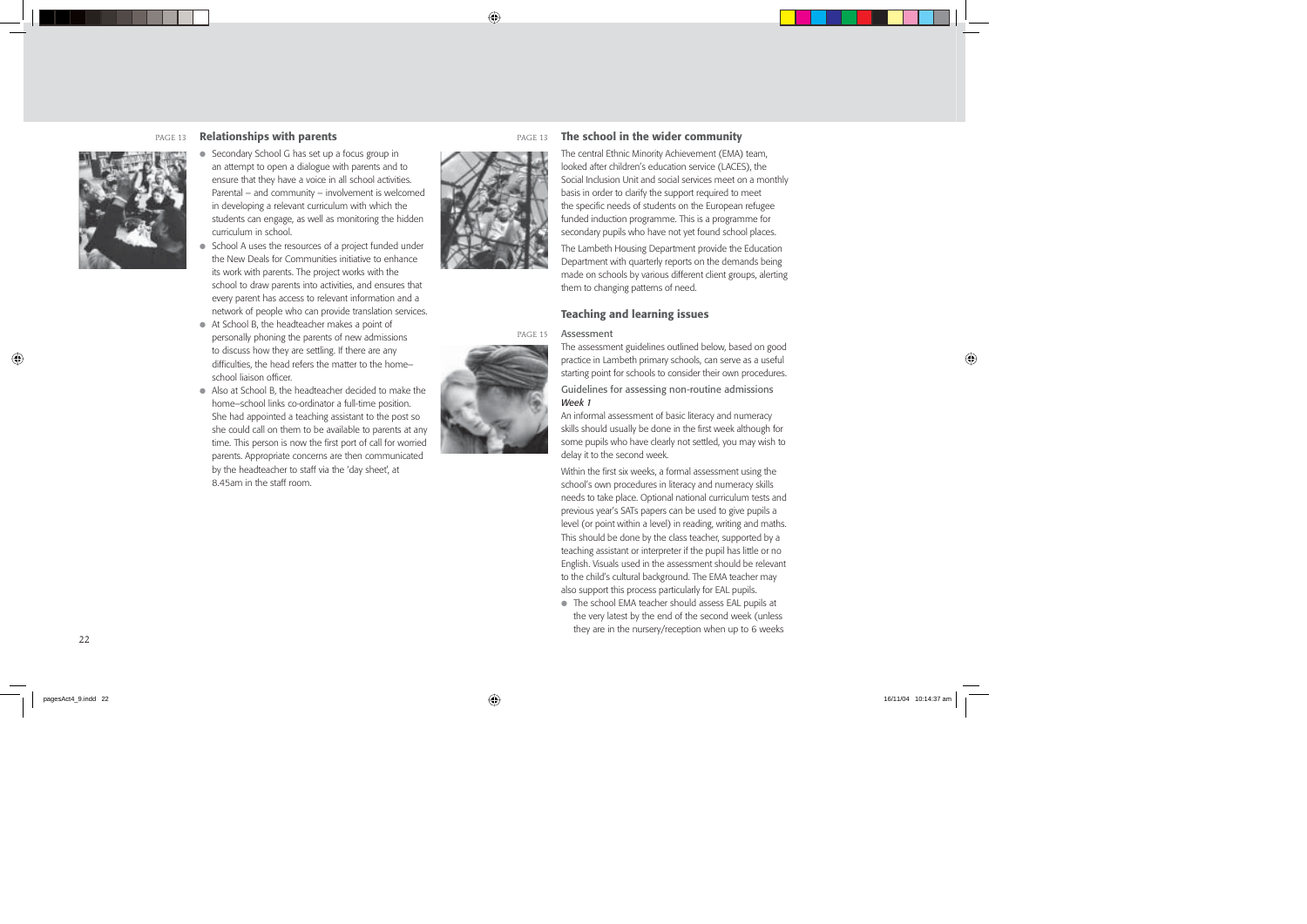is recommended). This information needs to be fed back to the class teachers so that it can be used with other information for target setting.

- Information gathered from the initial meeting with the parents/carers should also be used to support the assessment process, as should information from the previous school if available. It is advantageous to have an interpreter at the initial interview so the parent can answer any queries and the teacher can have some indication of the educational level of the pupil.
- For early stage EAL pupils, it is recommended that an assessment is carried out in the pupil's first language. This could include assessing a piece of writing in the first language, a numeracy test and a discussion about the type of work the pupil had covered at their previous school. This information should be assessed against national curriculum scales as far as possible. The EMA team is able to offer advice and guidance on first language assessment.
- The pupil's own view of their learning and their own view of their strengths and areas for improvement should also be included in the assessment.

#### *Additional provision*

Not all new arrivals will need additional provision but a number will. The school will need to decide what is appropriate. This could include:

- Catch up programme from NNS and/or NLS (e.g. Springboard, Early Literacy Support). Children could join existing programmes
- Reading Recovery type programme
- EAL induction classes: support from EMA teacher, bilingual classroom assistant or teaching assistant
- Support provision from learning mentor
- Support programme from LSA or special needs teacher.

Pupils should start the programme from week 2 onwards or as early as possible.

#### **Planning, target setting and monitoring** PAGE 15

◈



Target setting is important for all pupils, including those with little or no English. Not all targets, of course, will be appropriate for all children and some arrivals may be ready to access the curriculum and meet national curriculum targets. In many cases, however, initial targets will probably be social and related to the settling in process. Examples include the positioning of a pupil on the carpet (at the front where they can see the teacher's body language clearly), and working in a variety of groupings. Targets at this level may be completed very quickly e.g. 'express needs with a gesture'. The inclusion manger must review progress at this stage every two weeks, feeding information back to the class teacher to inform planning. As far as is possible, children should know their targets so they can work towards achieving them.

#### **Exploiting human resources**

Continuing support for EAL pupils Schools are able to supplement their own resources by drawing on external agencies. In Lambeth, these include the Travellers' Education Service, the Clapham Park Project and the Afro-Caribbean Peer Mediation Service, and the Behaviour Improvement Programme and the Interpreting and Translation Service.PAGE 17

 $\langle\langle\!\!\!\langle}\rangle\!\!\!\rangle$ pagesAct4\_9.indd 23 agesAct4\_9.indd 23 agesAct4\_9.indd 16/11/04 10:14:40 am 6/11/04 10:14:40 am 6/11/04 10:14:40 am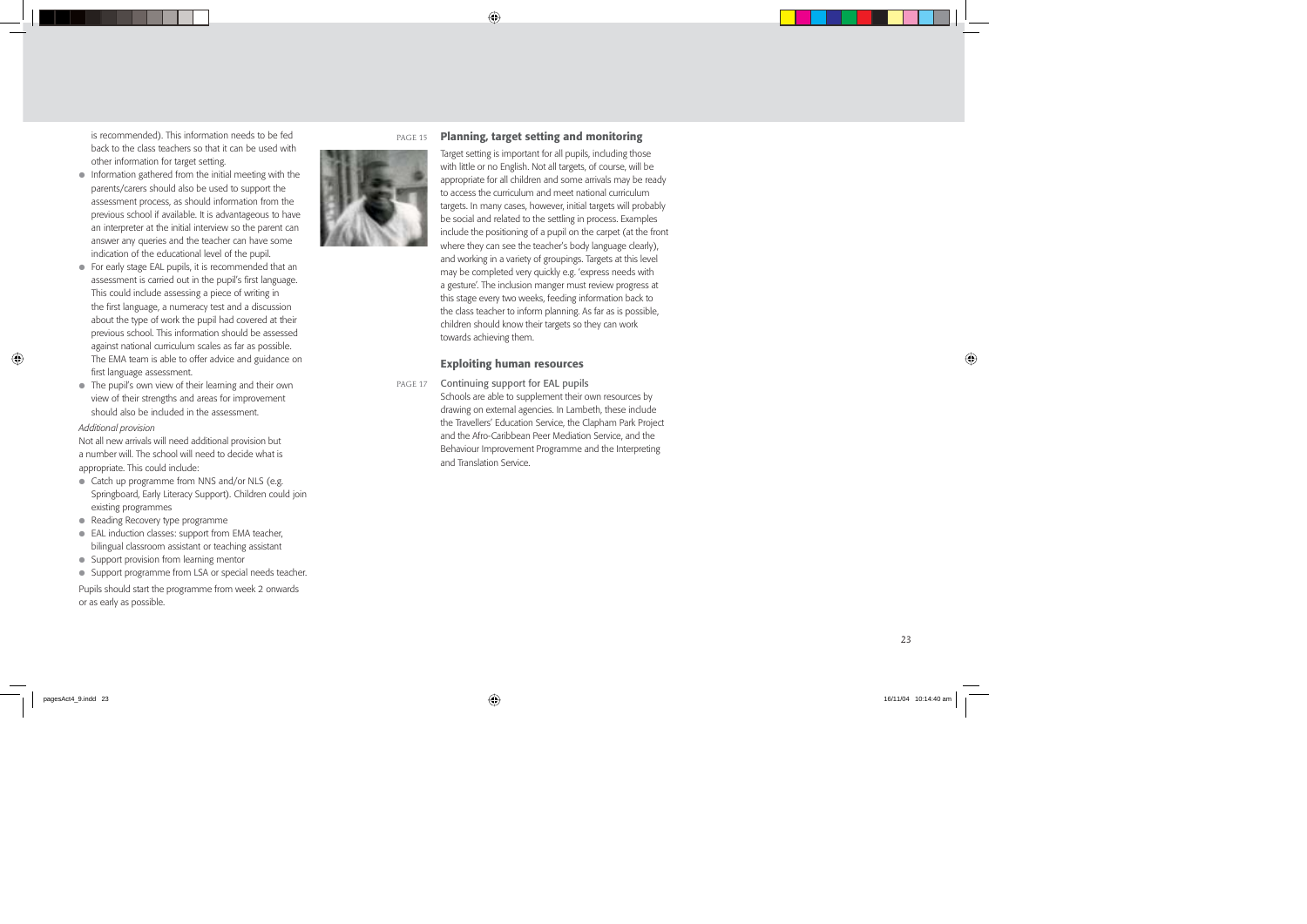# **A suggested welcome and induction policy**

#### **Policy overview**

## ● Statement of intent

● Aims ● Implementation of the policy

- Procedure for admission
- Start day
- Interview

⊕

- After interview
- Assessment of new pupil
- Monitoring and review

## **Statement of intent**

All pupils newly arriving at XXX Primary School will be made to feel welcome and they and their parents/carers will be given the information and support they need to become fully integrated into the school. At the same time, it is essential that the school obtains full and accurate information about the new arrival in a sensitive and efficient manner.

beginning of Reception will be admitted as outlined in the school's Foundation Policy. Children who enter the school mid-term and/or later in their school career also need to be made to feel welcome and supported. This policy applies specifically to them.

Children who enter the school in Nursery or at the

#### **Aims**

To outline a procedure whereby new arrivals are welcomed into the school.

In the case of pupils with English as an additional language (EAL), particularly those who may be refugees/asylum seekers, to provide translation services and other support as may be necessary.

To give class teachers and other members of staff prior knowledge of the new arrival so that they may plan.

To ensure that the school's admissions booklet requests the relevant information.

To develop links with parents/carers so that they feel able to approach the school on matters of concern.

To outline a system for obtaining the necessary background information about the new pupil.

#### **Implementation of the policy**

#### Procedure for Admission

Parent/carer first contact the school requesting a place and complete an 'Application for Primary School' form.

If a place is available the parent/carer is sent a written offer of a place with start date.

EMA co-ordinator arranges for an interpreter if necessary (3 working days required).

School administration officer (SAO) informs class teacher that a new child is due to start. If the pupil has EAL the EMA co-ordinator is also notified. A copy of the pupil's application form is put in the teacher's pigeon-hole at least 3 days before the start date.

#### **Start day**

Teaching staff are informed of new pupil at the morning meeting (by EMA co-ordinator).

The EMA co-ordinator keeps updated a list in the staff room giving details of new pupils plus any relevant information (dietary restrictions, allergies, languages spoken etc). This keeps lunchtime and other non-teaching staff informed.

In the Office and First Aid room there are lists of languages spoken by pupils who also speak English. This way a non-English speaker can get help.

#### **Start day – interview**

The new pupil and parents/carer are asked to arrive at 10.15am to allow sufficient time to complete the initial interview without causing too much disruption to teaching timetables.

The parent/carer completes the admissions booklet with the help of the SAO, EMA staff and interpreters. Evidence of the pupil's date of birth is photocopied and filed with the admissions booklet. Acceptable evidence of date of birth are birth certificate, passport or Home Office documentation. A pupil is not admitted unless one of these documents is produced.

At the interview stage the family is given: school brochure, school information sheet (Somali, Portuguese, Spanish,

French and Bengali), term and holiday dates, home–school agreement (also in above main languages), medical questionnaire (this is passed on to school nurse and also gives her permission to test pupil's sight and hearing), parental consent form (for school outings).

Other issues discussed include: school hours, uniform and uniform shop, PE and swimming times and kit, ESOL classes, after-school activities, extra music lessons, homework, local doctors and dentists.

School dinner options and methods of payment are discussed with the relevant member of staff and the necessary arrangements are made

If the new pupil is in Year 6 the family is given advice and information about secondary transfer.

The new pupil and family are introduced to the headteacher at the interview. They also meet the class teacher and see their child's classroom. The class teacher discusses classroom routine and answers any questions the family might have. The family meets the office staff so they will know who to contact with queries about dinners and other issues.

#### **Start day – after interview**

The class teacher organizes a 'buddy system' so the new pupil is well supported. They are shown around the school and in particular will know where the toilets are, the school office, dinner hall, the way to and from the playground, the stairs their class uses, etc.

#### **Assessment of new pupil**

The SAO requests pupil's records from previous school. These are then passed on to the class teacher.

The EMA co-ordinator passes details of new pupil to the school nurse who arranges dates for hearing and eye tests.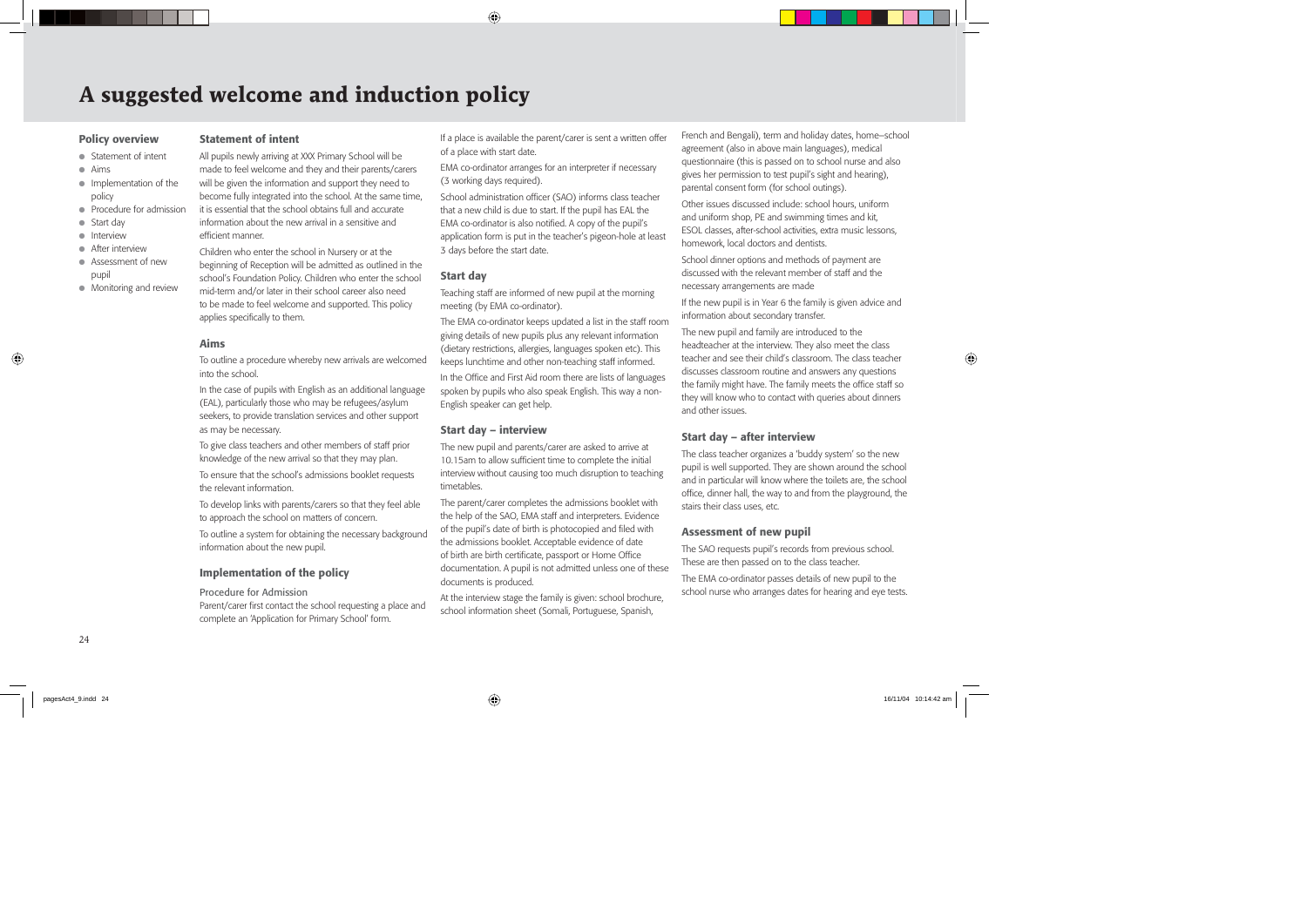$\bigoplus$ 

## **References**

If a new pupil arrives during the half term when school assessments take place, that pupil takes the same tests as the rest of the class except in certain specific circumstances (see below).

If a new pupil arrives at other times, they are assessed using the previous term's assessment tests. For example, if a new pupil arrives in Year 4 in October, they are given the final assessment tests for Year 3.

The results of these assessments are recorded on the school's database system.

If the pupil is a beginner in English the school can apply to Lambeth EMA team for a bilingual assistant to work with that child for a total of 15 hours maximum. (This is very much dependent on EMA funding and the availability of assistants.) The bilingual assistant will carry out a mother tongue assessment and levels of literacy and numeracy can be ascertained.

The EMA co-ordinator will allocate a stage of English for EAL pupils.

Where a pupil's attainment is significantly below the National Curriculum levels for their year group, they are assessed by the SENCO, or, if a beginner in English, by the EMA co-ordinator. The results of these assessments are passed to the class teacher.

Assessments of new pupils will be carried out within 2–3 weeks of their starting at the school.

#### **Monitoring and review**

This policy will be monitored by the EMA co-ordinator. All casual entrants or, if more than 10, a random sample: will be chosen and followed up by the class teacher, SAO, midday meals supervisor and any other staff involved to ascertain whether the recommended procedure has been followed.

The policy will be reviewed annually in July.

Alston, C. (1999) Moving spoils the picture. *Times Educational Supplement* 16 April.

Alston, C. (2000) *Pupil mobility in Hackney schools; facts, implications and strategic responses*. Research, Statistics and Development Section, Hackney LEA.

Cummins, J. (2001) *Negotiating Identities: Education for Empowerment in a Diverse Society*. Second edition. Ontario, CA: California Association for Bilingual Education.

Demie, F. (2002) Pupil mobility and educational achievement in schools: an empirical analysis, *Educational Research.* 44 (2): 197-215.

Department for Education and Employment (DfEE) (2000) Pupil mobility in schools. London: DfEE

Department of Health (2000) *Framework for the assessment of children in need and their families*. London: HMSO.

Dobson J. (1999) The Heavy Toll of Human Traffic. *Times Educational Supplement* 5 February.

Dobson, J., & Henthorne, K. (1999) *Pupil mobility in schools.* DfEE Research Report RR168. London: DfEE publications.

Dobson, J., Henthorne, K. and Lynas, Z. (2000) *Pupil Mobility in Schools: Final Report*. Migration Research Unit, Department of Geography, UCL. Available at: www.geog.ucl.ac.uk/ mru/

Edwards, V.K. (1998) *The power of Babel: Teaching and learning in multilingual classrooms*. Stoke-on-Trent: Trentham.

House of Commons Education and Employment Committee (HCEEC) (1999) *Fourth Report*. Education and Employment Committee Publications

Office for Standards in Education (Ofsted) (1999) *Handbook for inspecting primary and nursery schools.* London: The Stationery Office.

Office for Standards in Education (Ofsted) (2003) *Handbook for inspecting secondary schools*. London: Ofsted.

Office for Standards in Education (Ofsted) (2002) *Managing pupil mobility (HMI 403)*. London: Ofsted.

Strand, S. (2002) Pupil mobility, attainment and progress during key stage 1: a study in cautious interpretations. *British Educational Research Journal* 28 (1): 63-78.

Thomas, W. and Collier, V. (2002) Summary of find*ings across all research sites. A national study of school effectiveness for language minority students' long-term achievement.* Final Report: Project 1.1. Santa Cruz, CA: Center for Research on Education, Diversity and Excellence, University of California.

Wolfendale, S. & Bastiani, J. (eds)(2000) *The contribution of parents to school effectiveness*. London: David Fulton.

25

⊕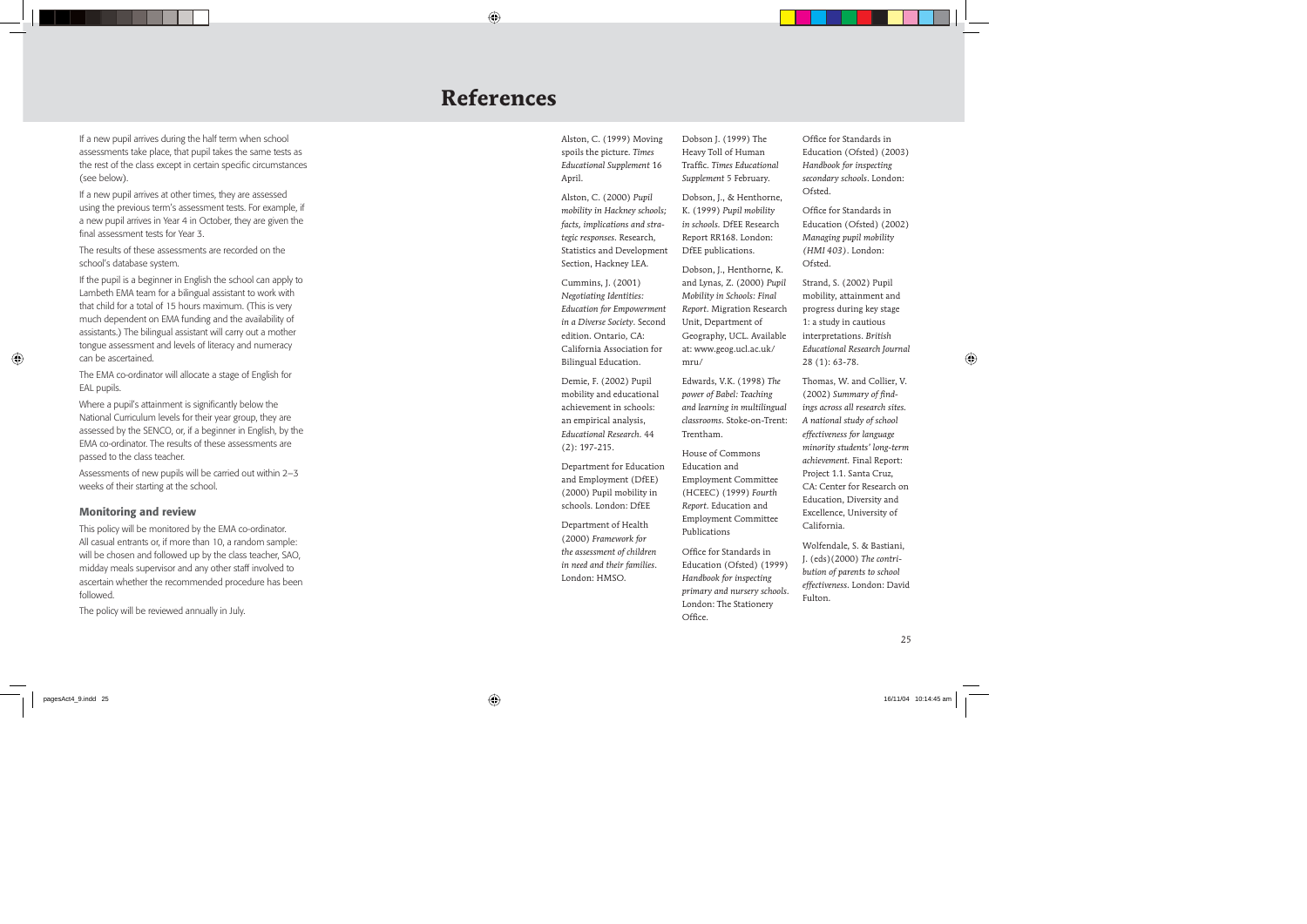

 $\overline{\phantom{a}}$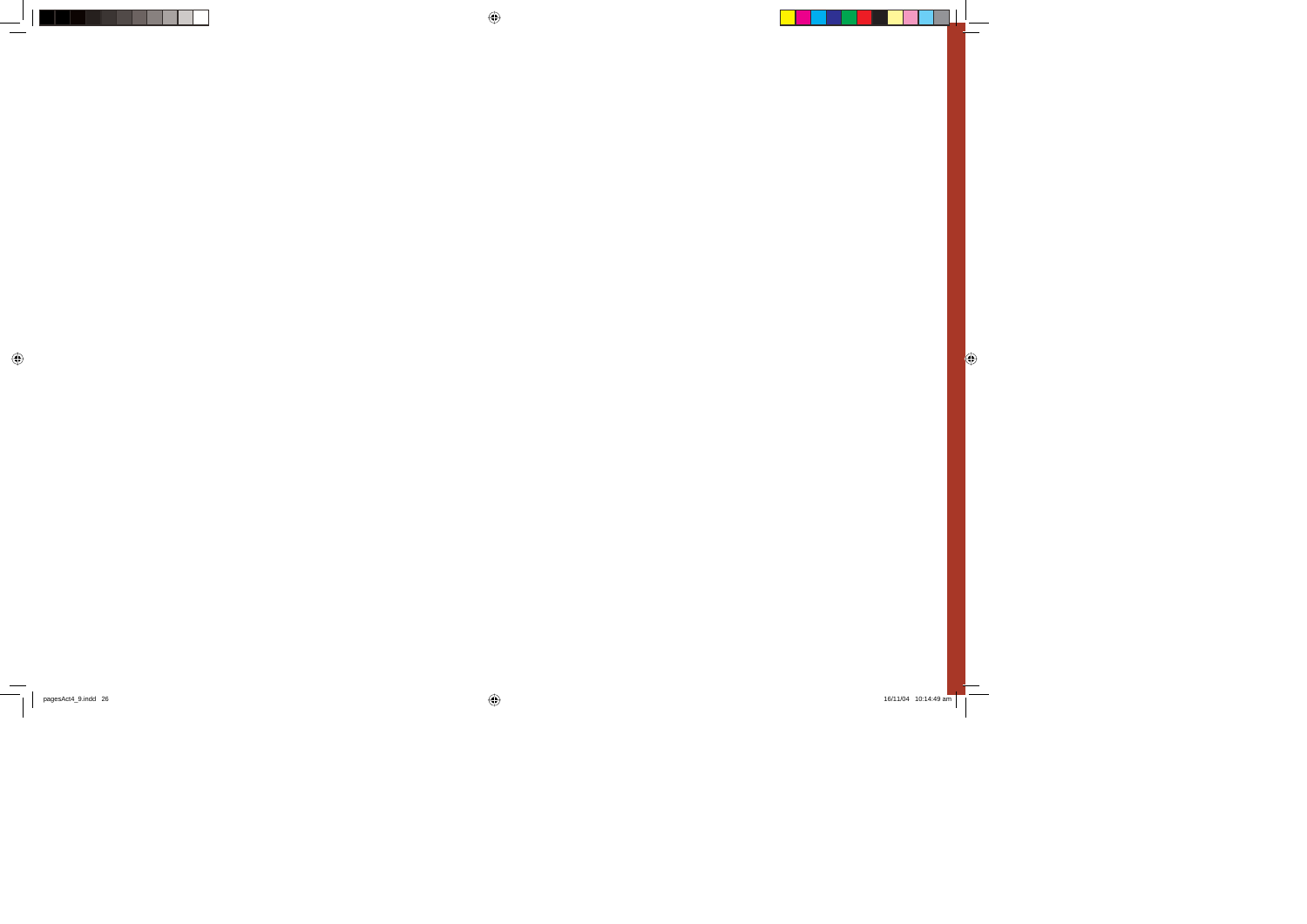

 $\overline{\phantom{a}}$  $\pm$